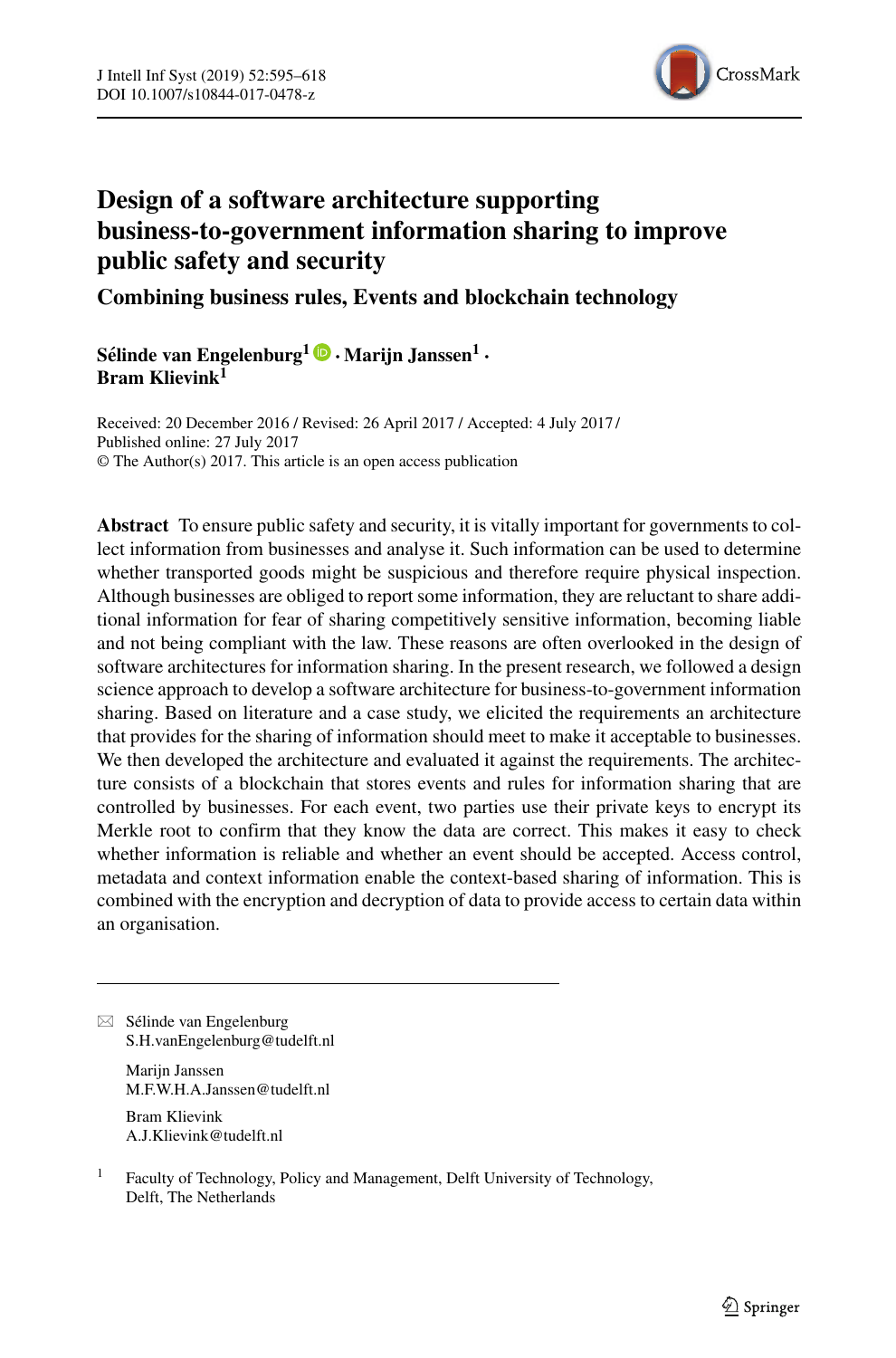**Keywords** Software architecture · ICT architecture · Information sharing · Safety · Security · Willingness · Business rules · Access control · Encryption · Supply chain · Customs · Blockchain

# **1 Introduction**

Easy and seamless information sharing can benefit both businesses and government agencies (Bharosa et al. [2013;](#page-21-0) Fawcett et al. [2007;](#page-22-0) Klievink et al. [2012a\)](#page-22-1). Better information may, for instance, help businesses to improve supply chains (Klievink et al. [2012b\)](#page-22-2). Government organisations in particular need information to ensure safety and security. For example, based on such information, a customs organisation can decide to inspect goods in order to identify smuggling. Information can be used to judge whether there is something wrong and thus a need for physical inspection. For this, governments need additional high-quality information on which to base their risk assessments.

There are, however, some factors that might make businesses unwilling to share their information (Fawcett et al. [2007\)](#page-22-0). A perceived increase in vulnerabilities due to revealing information, combined with a lack of incentives to share, seriously hampers new informa-tion sharing initiatives (Klievink and Lucassen [2013\)](#page-22-3). Therefore, even in cases in which information sharing may improve public safety and security, businesses might be unwilling to share. An architecture should thus meet the goals of both companies and governments.

We found that businesses require the ability to keep information confidential and assurance that information sharing is lawful. Furthermore, they want to avoid liability. In addition to meeting the requirements of businesses, customs should be able to rely on the information in order to ensure safety and security. This means that the information that is shared should be reliable. It also means that the information sharing process must be secure and that it should not be possible to intercept or manipulate information.

We developed a software architecture of a business-to-government (B2G) information sharing architecture to provide for an information sharing process that is acceptable to businesses. The Software Engineering Standards Committee of IEEE Computer Society [\(2000,](#page-23-0) p. 3) defines an architecture as the *"fundamental organization of a system embodied in its components, their relationships to each other, and to the environment, and the principles guiding its design and evolution."* According to Bass et al. [\(2003,](#page-21-1) p. 21), a software architecture is the structure or structures of a system and it comprises *"software elements, the externally visible properties of those elements and the relationships among them."* By externally visible properties, they mean *"those assumptions other elements can make of an element."* However, there is a lack of knowledge about how an architecture that meets the requirements of both companies and governments should look like. The objective of this research is to design a B2G information sharing architecture that will protect safety and security and meets the requirements of businesses. We used a design science approach to achieve this objective (Peffers et al. [2007\)](#page-23-1).

In the next section, we describe our research approach, which was based on the steps in a design cycle described by Peffers et al. [\(2007\)](#page-23-1). The structure of this paper mirrors these design science steps. In Section [3,](#page-3-0) we discuss the requirements for the architecture and in Section [4](#page-7-0) we present its design. The architecture is then demonstrated and evaluated in Section [5.](#page-16-0)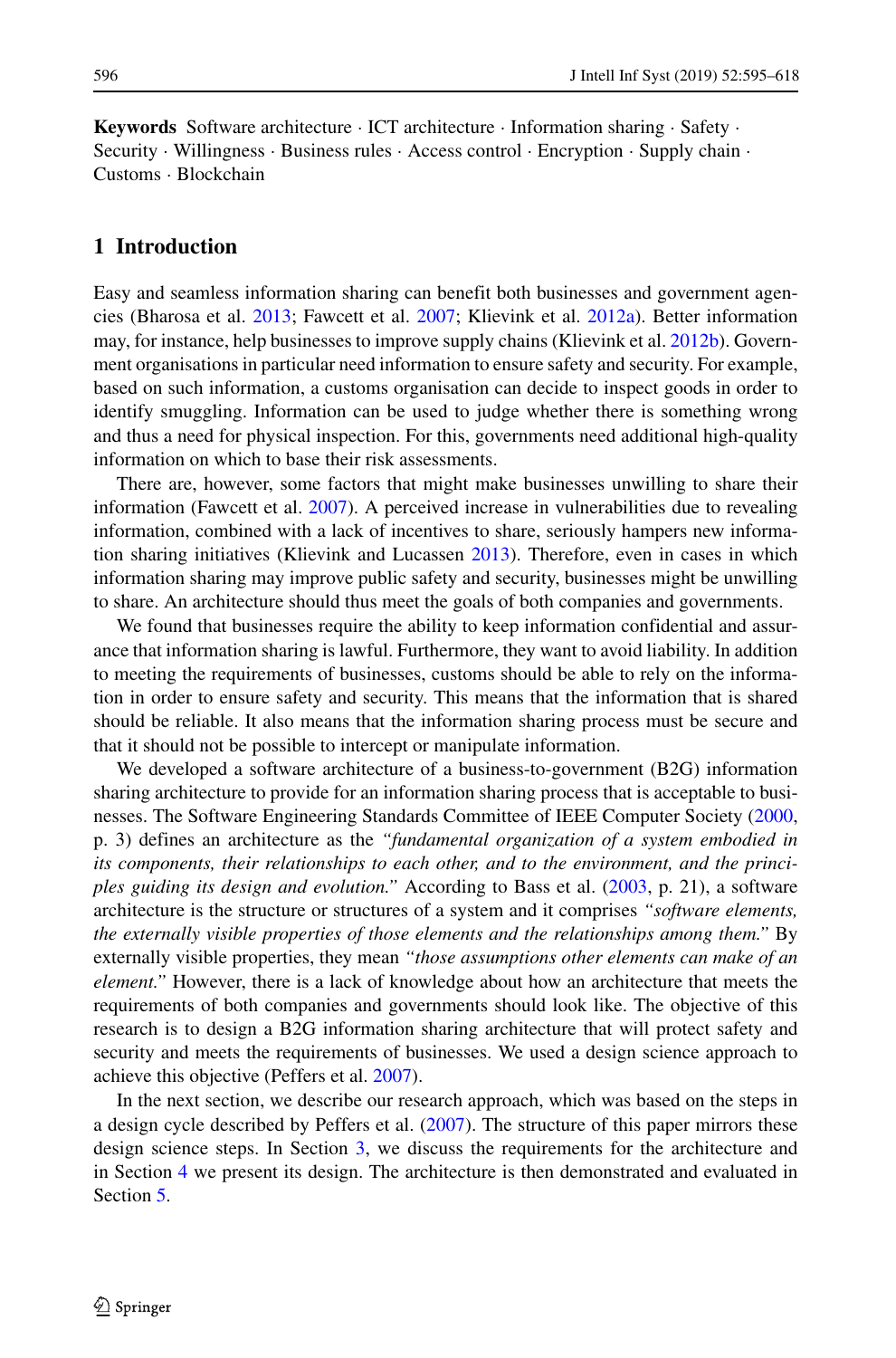# **2 Research approach**

We employed a design science approach (Peffers et al. [2007\)](#page-23-1) to design a software architecture supporting B2G information sharing. Central to design science is the cyclical development and evaluation of IT artefacts with the intention to solve organisational problems (Hevner et al. [2004\)](#page-22-4). We followed the six steps of design science research described in the work of Peffers et al. [2007,](#page-23-1) viz.: 1) problem identification and motivation, 2) define the objectives for a solution, 3) design and development, 4) demonstration, 5) evaluation and 6) communication.

Steps 1 and 2 were presented in the introduction of this paper. In addition, we studied the requirements for the architecture, whilst focusing on willingness. These requirements provided the basis for the design of the artefact. We derived the requirements based on primary and secondary data.

For the literature we focused on the reasons why businesses are reluctant to share their information. The case material we used were the minutes and a transcript of two workshops with several staff members who have expertise in the juridical domain and the domain of technical innovation at a carrier. Furthermore, we used a transcript of an interview with a researcher with experience in implementing new information sharing processes in real-life supply chains as part of her research. In addition, we used a transcript of an interview with a staff member with a technical background and a staff member with managerial background at a third-party logistics provider. In all cases, various scenarios for information sharing were presented, and concerns about sharing and willingness to share information in those scenarios were discussed in detail.

In this paper we first describe the case of information sharing between businesses in a supply chain and customs. It is important to emphasise, however, that the studying of the case study material was in parallel with the studying of literature; we present it in this order so that we can explain a clear application domain first to the benefit of making the problem more specific to the reader. The research activities were independent of each other, but both contributed to an understanding of the requirements that the developed artefact had to meet. In practice, we found that the information obtained from the case material confirmed the conclusions based on the literature, and vice versa.

We identified factors that influence the willingness of businesses to share information. Three important requirements were found: 1) in some cases businesses need to be able to keep information confidential to, for example, prevent misuse; 2) businesses want to avoid liability and therefore in some cases are not willing to have information and consequently cannot share it; and 3) information sharing should be lawful. The requirements are described in more detail in Section [3.](#page-3-0)

Step 3 is the design and development of the artefact itself (Peffers et al. [2007\)](#page-23-1). As described by Gregor and Hevner [\(2013\)](#page-22-5), in the first design cycle the design is usually based on inspired creativity and trial and error. The design is the result of various cycles in which the case and literature were used to develop and improve the architecture (rigor), and in which stakeholders were involved (relevance) through workshops. In this way we could verify and refine the fit of a constructed artefact in a specific case.

Our initial design (see van Engelenburg et al. [2015\)](#page-23-2) shared an important principle with the blockchain, viz. a distributed ledger and regulating access using encryption and keys. Based on this finding, we further investigated the literature on blockchains. We describe the architecture we developed in Section [4.](#page-7-0)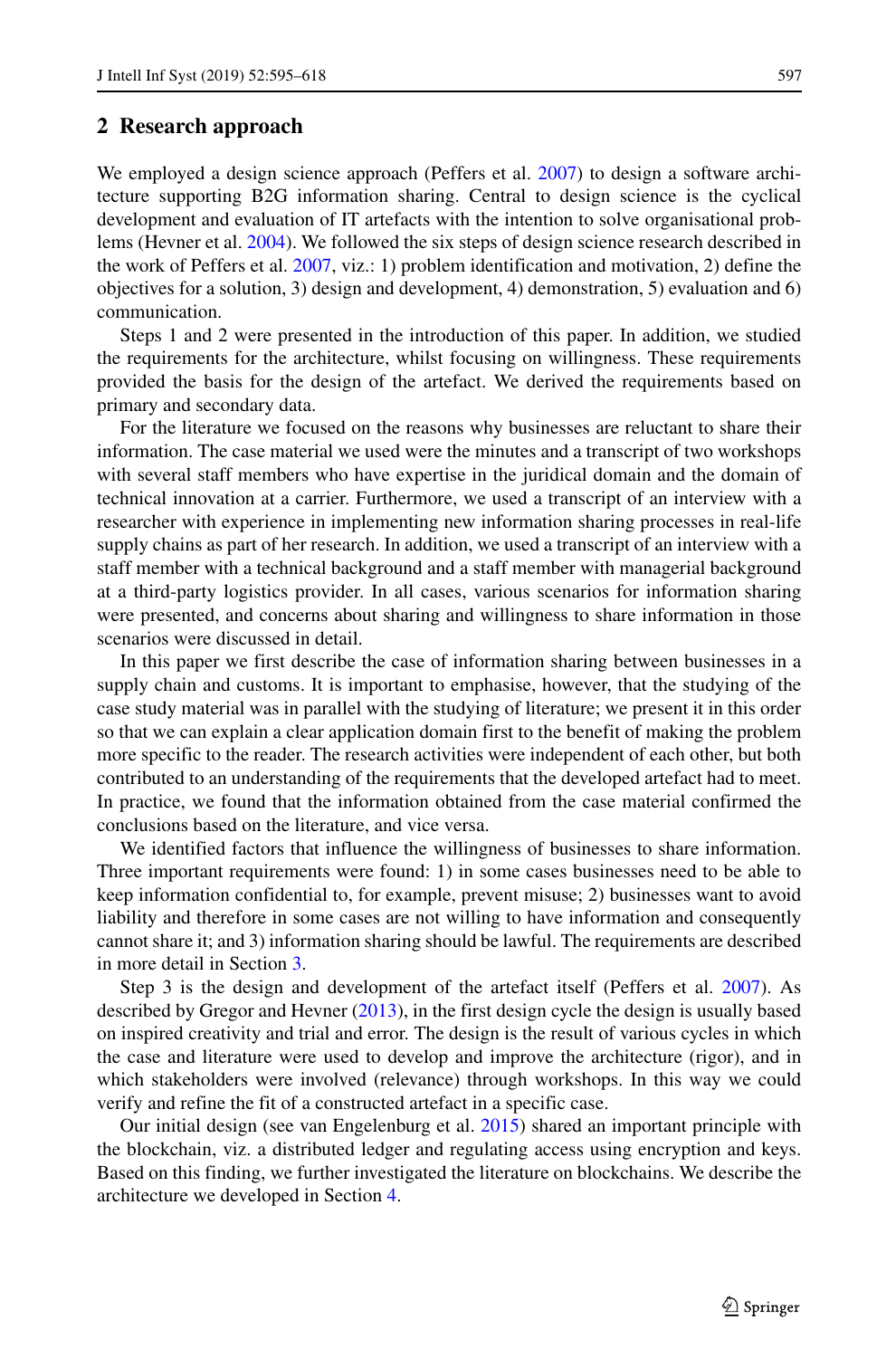Step 4 is the demonstration of the artefact (Peffers et al. [2007\)](#page-23-1). We demonstrate the architecture for a typical user activity in Section [5.1.](#page-16-1) The subsequent step is the evaluation of the artefact (Peffers et al. [2007\)](#page-23-1). We performed an evaluation per requirement, as described in the remainder of Section [5.](#page-16-0) The evaluation was based on the same workshops as the requirements. In these workshops several elements of the architecture were presented and discussed with participants. The last step in design science research is communication (Peffers et al. [2007\)](#page-23-1), which we do in this paper.

# <span id="page-3-0"></span>**3 Information sharing requirements**

In this section, we provide an outline of the case study. We also provide arguments for the appropriateness of this specific case study for our research. Next, we determine and discuss the requirements for the architecture.

## **3.1 Businesses sharing information with customs**

The case study that is the basis of our requirements is that of information sharing between businesses in a supply chain and customs. A supply chain can be described as a complex network that consists of many different stakeholders, including shippers, deep-sea carriers, port operators and customs organisations (Van Baalen et al. [2009\)](#page-23-3). Mentzer et al. [\(2001\)](#page-23-4) argue that supply chains can be defined in various ways. According to Tsay et al. [\(1999,](#page-23-5) p. 301), modern usage of the term supply chain is consistent with the following: *"a supply chain is two or more parties linked by a flow of goods, information and funds."*. In concurrence with this description, when we refer to 'businesses in a supply chain', we are referring to businesses that are linked by a flow of goods, information and funds. The role of customs is that of gate-keeper and collector of excise and other duties and taxes. Customs is responsible for monitoring the flow of goods and interfering with it if there are safety, security or other public policy reasons to do so (NWO [2013\)](#page-23-6).

We selected this case because of its complexity, which is due to the inclusion of various types of actors, from both government and business. These parties have different roles and interests. Adding further to the complexity is the international character, due to which visibility across the whole chain is limited and various laws may play a role. Furthermore, there was enough material available on this case for use in this study.

In this research, we focused on businesses in a supply chain transporting goods in containers. One of the main problems in container transport is that it is impossible to view the contents of containers without opening them. The number of containers is so high, that it is not even possible to come close to inspecting each container (Levinson [2010\)](#page-22-6). This poses a serious problem for customs, which needs to monitor the flow of goods (Hesketh [2010\)](#page-22-7) and prevent the entry of illegal goods.

Customs cannot open all containers, but officials can perform a risk assessment and target high-risk containers for inspection (Tan et al. [2011\)](#page-23-7). To perform risk assessment, customs needs to analyse information on the shipments it will receive before the goods arrive at the border (Tan et al. [2011\)](#page-23-7). Businesses could provide customs with this information. Businesses are obliged to share information with customs in the form of documents. For instance, a carrier that transports containers over the sea is required by European law to provide customs with an Entry Summary Declaration (ENS) describing the goods it is carrying and to do so 24 hours before departure (The Commission Of The European Communities [2006\)](#page-23-8). The ENS is the main source for the risk assessment done by customs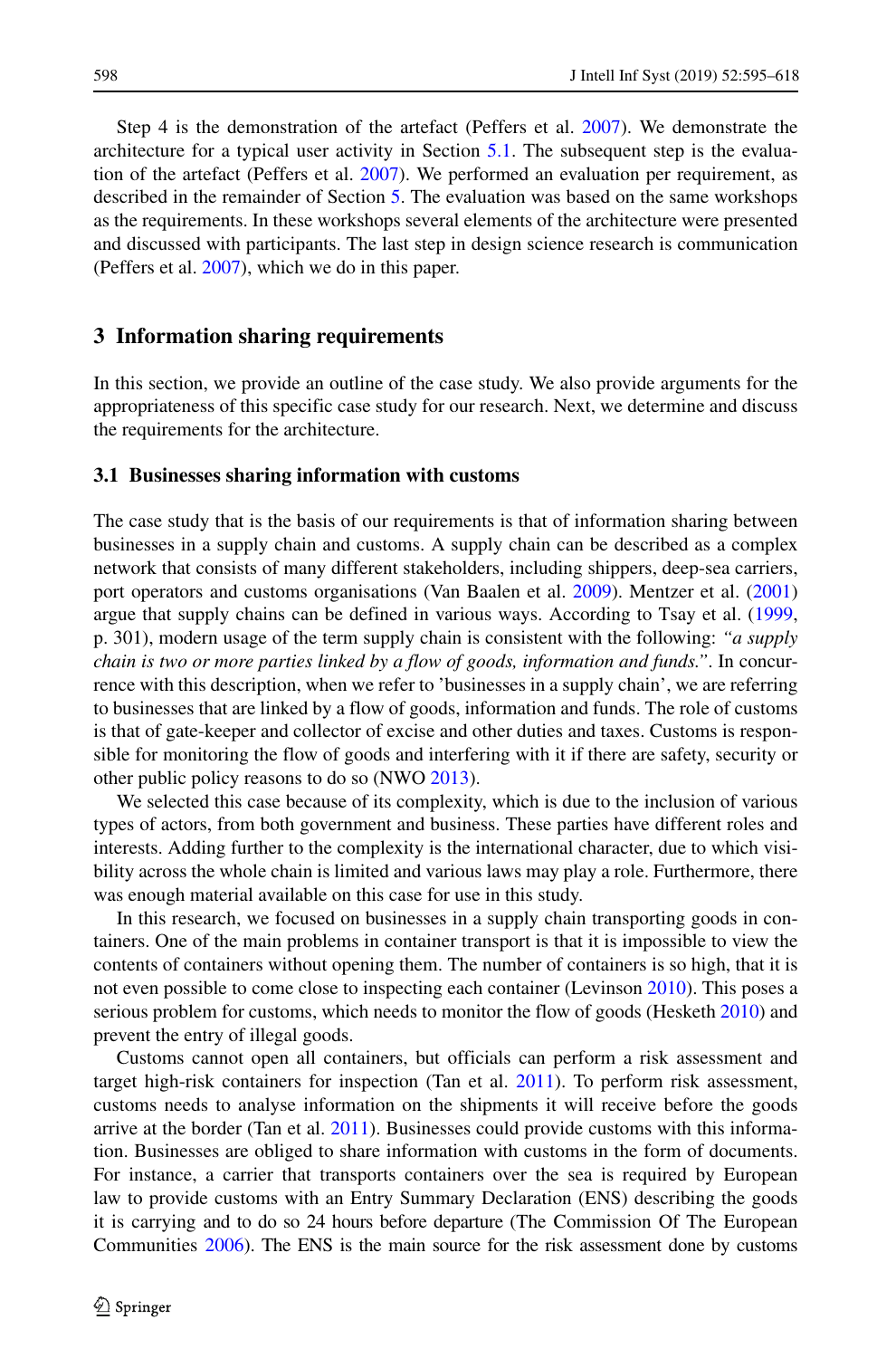(Zomer [2011\)](#page-23-9). However, the information in documents such as the ENS is often not timely, or has been altered, is inaccurate or is vague (Klievink and Lucassen [2013;](#page-22-3) Lee and Whang [2000;](#page-22-8) Hesketh [2010\)](#page-22-7). This poses safety and security risks (Hesketh [2010\)](#page-22-7).

The need for high-quality information is reflected in the possible risks. For instance, according to the (European Economic and Social Committee [2003\)](#page-22-9), ships and maritime transport are vulnerable to terrorist risks. More specifically, terrorists or weapons of mass destruction could be smuggled in containers (European Economic and Social Committee [2003\)](#page-22-9). Disasters such as the explosion on the ship MSC Flaminia show the possible consequences if safety is not sufficiently ensured when dangerous goods are involved (see e.g. [http://www.bbc.com/news/uk-england-cornwall-19448577\)](http://www.bbc.com/news/uk-england-cornwall-19448577).

To reduce safety and security risks, customs needs additional high-quality information on which to base its risk assessments. Fortunately, businesses already gather such information for their own business processes and for safety and security checks. For instance, the manufacturer of goods that are transported has a lot of details about them, such as their weight (Hesketh [2010\)](#page-22-7). If customs finds that the weight of the container is unexpected based on the weight of the goods, this might be a reason for physical inspection. Another example is that of a shipper that packed the container and thus has first-hand knowledge of its contents (Hesketh [2010\)](#page-22-7).

The information that businesses gather is of high quality since their own commercial operations depend on it (Bharosa et al. [2013\)](#page-21-0). This information could be reused for purposes other than the ones it was gathered for, according to the piggy-backing principle (Tan et al. [2011;](#page-23-7) Bharosa et al. [2013\)](#page-21-0). In this case, customs could reuse it to monitor the flow of goods.

Customs organisations can be expected to contribute to the competitiveness of their countries (Customs Administration of the Netherlands [2014\)](#page-22-10). To protect competitiveness they need to keep the administrative burden on businesses low. They will therefore not simply require businesses to share additional high-quality information with them. Whether businesses voluntarily share additional information depends on whether their requirements are met. Since willingness was important in the case study, it made sense to study literature on it to determine factors that influence it.

Business are obliged to share certain information with customs, as shown in Fig. [1.](#page-5-0) The goods flow in the supply chain is shown using thick arrows. All businesses involved might have some information that can help customs decide whether physical inspections, such as the opening of containers, are necessary. The arrows on the right show information sharing between businesses and customs. The solid arrows show the obligatory sharing of the documents by a few parties. The information that they contain is of low quality. The dotted arrows show the potential sharing of additional high-quality information by all parties in the supply chain. This information is shared only when businesses are willing to do so.

#### <span id="page-4-1"></span>**3.2 Information sharing requirements**

We focused on improving the willingness of businesses to share information by identifying requirements that should be met for the architecture to be acceptable to businesses. We identified three key requirements, which are discussed below.

# <span id="page-4-0"></span>*3.2.1 Requirement 1: Information should be kept confidential according to the needs of businesses*

Urcioli et al. [\(2013\)](#page-23-10) identified confidentiality as a barrier to using information sharing platforms in e-Customs. For competitive reasons (e.g. fear of being bypassed in the chain) or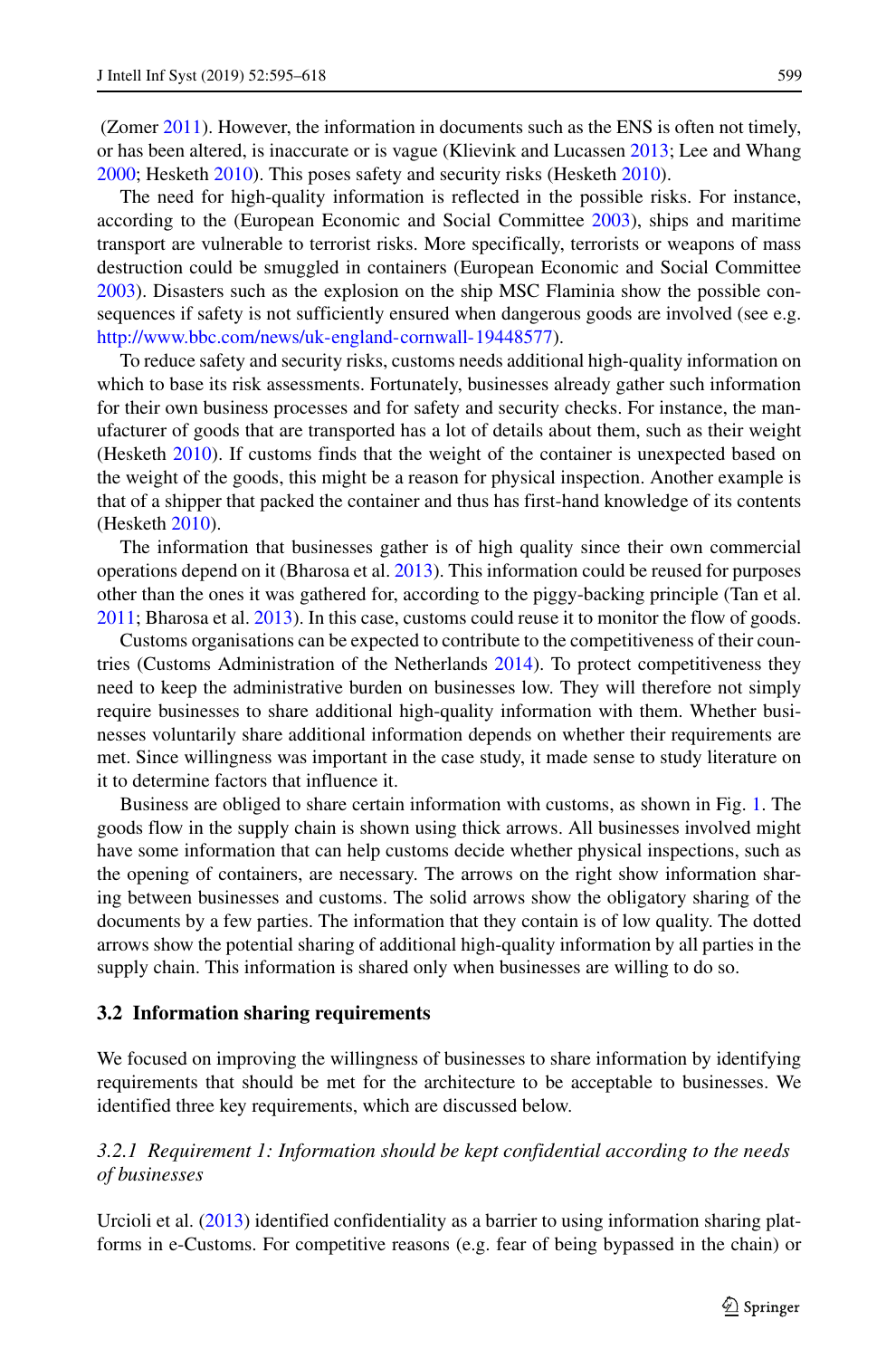<span id="page-5-0"></span>



security reasons (e.g. information on high-value goods), businesses may be hesitant to share information with others (Klievink et al. [2012a;](#page-22-1) Fawcett et al. [2007\)](#page-22-0). Furthermore, parties may perceive a higher vulnerability to misuse or opportunism by the partners they share data with Hart and Saunders [\(1997\)](#page-22-11).

A factor that might improve the willingness to share information is trust. By trust we mean that parties need to be confident that the parties they share information with will not misuse the information they acquire or are otherwise victims of opportunistic behaviour by others (Hart and Saunders [1997;](#page-22-11) Klievink and Lucassen [2013\)](#page-22-3). However, when sharing information, parties often have little information on the competence, care in use and reliability of others (Mishra [1996\)](#page-23-11). This is especially the case in the competitive and global context of international trade, where information sharing is typically limited to the information needed or required for core processes and interactions with authorities. Therefore, trust alone is not sufficient, and parties want to be able to shield data from others. For the architecture to be acceptable to businesses, it should thus keep information confidential according to the needs of businesses.

# <span id="page-5-1"></span>*3.2.2 Requirement 2: Information should be shared while allowing businesses to avoid liability*

The sharing of more information can in some cases result in liability for businesses. For instance, the security analysis of goods that are shipped to the European Union (EU) from outside the EU is performed by the national customs authority of the first port of call in the EU (Zomer [2011\)](#page-23-9). Customs organisations base this security analysis mainly on the Entry Summary Declaration (ENS). This declaration has to be filed by the carrier 24 hours before departure from the port of origin (Zomer [2011;](#page-23-9) Jensen et al. [2014;](#page-22-12) Jensen and Vatrapu [2015\)](#page-22-13). According to EU Regulation 1875/2006 of the European Customs code (The Commission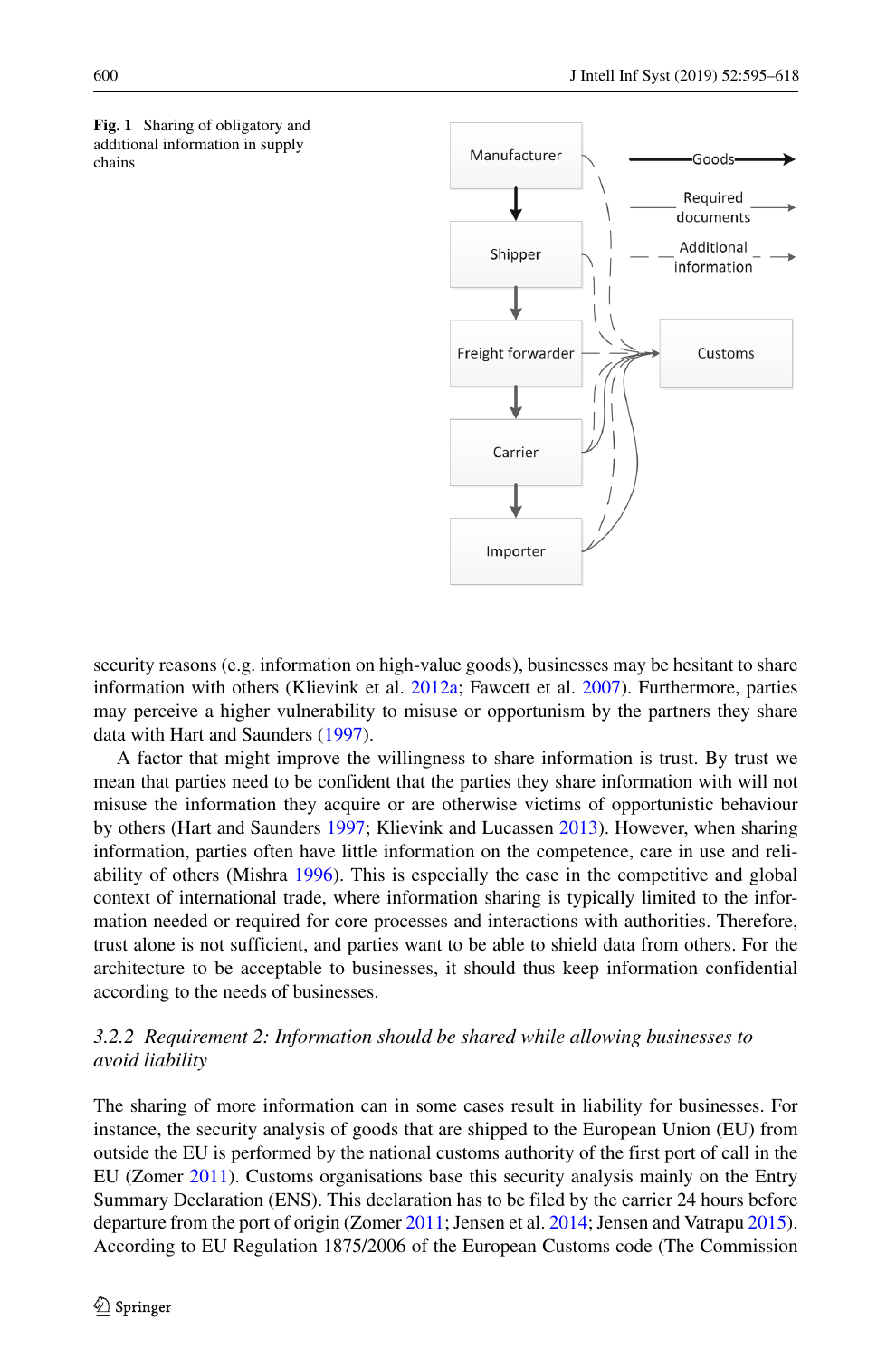Of The European Communities [2006,](#page-23-8) p. 114), the ENS should contain a description of the goods that *"is precise enough for Customs services to be able to identify the goods."*

The information in the ENS is based on ship manifests and data from the bill of lading (Zomer [2011;](#page-23-9) Klievink et al. [2014\)](#page-22-14). The ship manifest is a list of all cargo on a ship and is based on the bills of lading associated with the cargo (Hesketh [2010;](#page-22-7) Veenstra et al. [2013;](#page-23-12) Klievink et al. [2014\)](#page-22-14). A bill of lading is the receipt that the carrier gives to the shipper stating that it has received the goods and will transport them, and it shows the details of these goods (Hesketh [2010;](#page-22-7) Levi [2005\)](#page-22-15).

According to the Hague-Visby Rules, the liability of the carrier is limited to a certain amount per package, unless the value and a full description of the goods are declared by the shipper and included in the bill of lading (Hesketh [2010\)](#page-22-7). Were the carrier liable for the full costs, the shipping rates would increase (Hesketh [2010\)](#page-22-7). To prevent this, the shipper omits the value of the goods and makes the goods description vague (Hesketh [2010\)](#page-22-7). Since the information in the ENS is based on the information in the bill of lading, the goods description in the ENS is vague as well, even though it was originally intended to be precise enough to identify the goods.

In practice, the carrier thus avoids having the detailed goods description because it might increase its liability. Of course, it cannot share information it does not have. We thus identified a new requirement for the willingness to share information, namely businesses' preference to avoid increased liability. To increase the willingness to share information, the architecture should therefore make it possible for businesses to share information while allowing them to avoid liability.

#### <span id="page-6-0"></span>*3.2.3 Requirement 3: Information sharing using the architecture should be lawful*

Legal considerations make information sharing between businesses in a supply chain and customs a highly complex process (Karampetsou [2016\)](#page-22-16). Different legal frameworks are applicable to different categories of data, for example personal or impersonal, or confidential or public data (Karampetsou [2016\)](#page-22-16). With whom data can be legally shared depends on the country in which goods are moving (Van Stijn et al. [2011\)](#page-23-13), and different sources of law, such as national and European law, might be applicable at the same time. Moreover, legislation may change frequently (Gong and Janssen [2014\)](#page-22-17).

Data protection law is one of the sources of law important for regulating information sharing between businesses in a supply chain and customs. According to article 8 of the European Convention on Human Rights, everyone has the right to respect for their private life (European Court of Human Rights [2010\)](#page-22-18). According to jurisprudence, 'everyone', in this case, also includes legal entities such as businesses (Karampetsou [2016\)](#page-22-16). The collecting, storing or using of personal data regarding a legal entity such as a business, especially by government organisations such as customs, is thus protected (Karampetsou [2016\)](#page-22-16). Data concerning the professional reputation of a business are also protected (Karampetsou [2016\)](#page-22-16).

It is not easy for businesses to determine whether information sharing is lawful according to data protection law. This might become clear only after looking at jurisprudence. Data protection law is applicable to the phases of gathering, storing and sharing personal data (Karampetsou [2016\)](#page-22-16). The legal status of the sharing of data depends on the lawfulness of the gathering and storing of the data. Thus, to determine whether information sharing is lawful, the phases of gathering and storing the data also have to be considered. This makes matters even more complex.

Several restrictions are put on the information sharing process by data protection law. For instance, data cannot be stored for an unlimited length of time and cannot be shared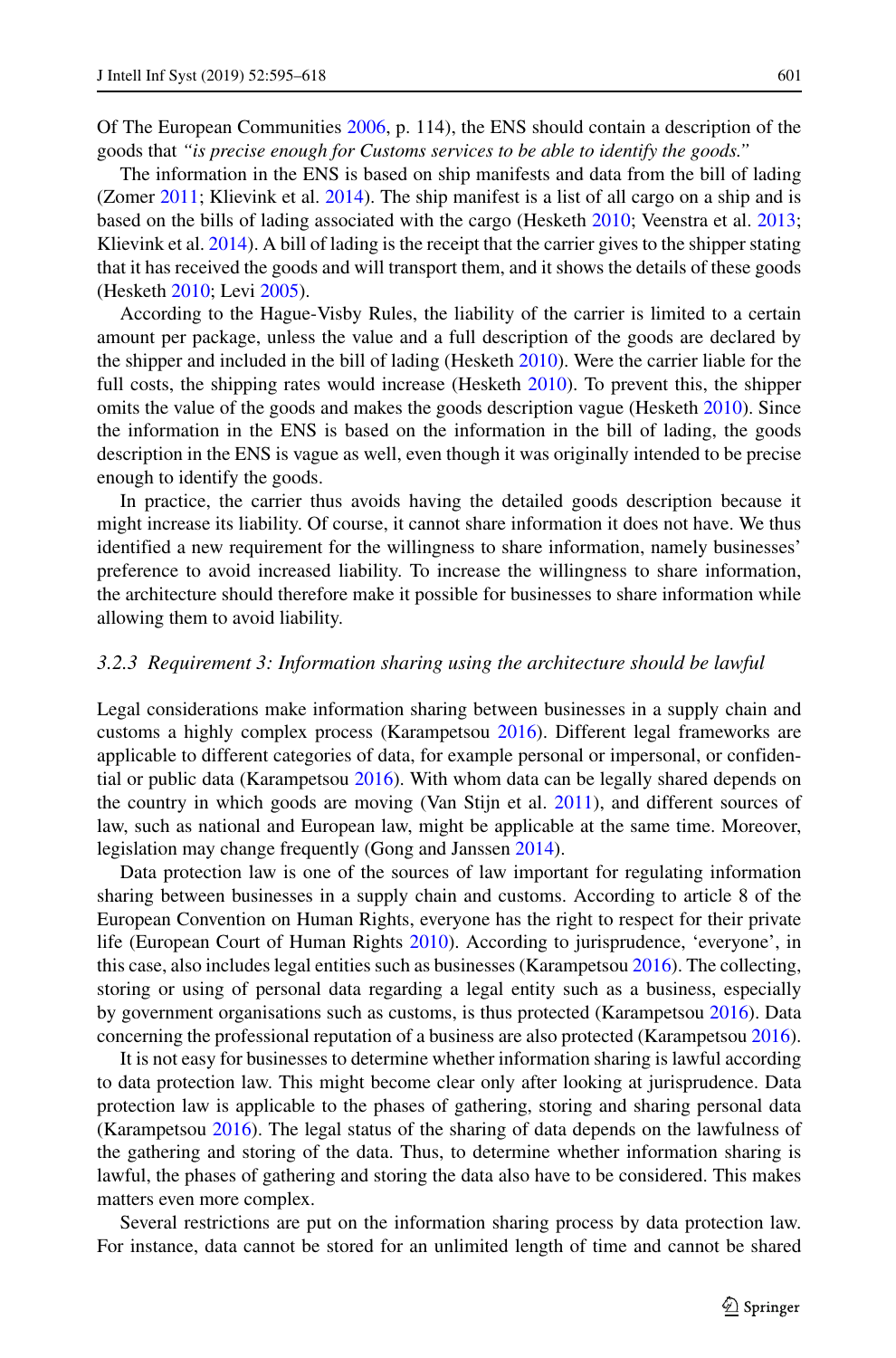for a purpose other than the one they were gathered and stored for (goal-binding principle) (European Union Agency for Fundamental Rights and The Council of Europe [2014\)](#page-22-19). In certain circumstances, exceptions can be made when information sharing is vital to public safety and security (NWO [2013\)](#page-23-6). Such exceptions thus also have to be taken into account, especially when one wants to support information sharing to protect safety and security.

All in all, laws and regulations make information sharing between businesses in a supply chain and customs quite complex. This discourages businesses from sharing information with customs. Uncertainty about the legal status of information, as well as the legality of the methods used to obtain it, may lead to, for instance, carriers shielding their data from other parties (NWO [2013\)](#page-23-6). Another factor is thus that businesses need to know that information sharing is lawful. One way to do this is by designing the architecture in such a way that information sharing is lawful when the architecture is used.

# <span id="page-7-0"></span>**4 Designing a software architecture**

The architecture we developed consists of five main components; 1) blockchain for recording events, 2) business rules for setting the conditions to share information, 3) access control to ensure only authorised access, 4) metadata and context information to understand whether the context enables information to be shared, and 5) encryption and decryption.

Blockchain technology is used to create a general ledger of events that are accessible to customs and that enable the secure sharing of reliable information. Business rules are used to set parameters about under what conditions to share information. Metadata and context information about the requester of access to data, together with the business rules, are used as input for the decision component to reach a decision about whether to share data. In this way, data sharing is context-dependent and is controlled by businesses. Access to data is prevented or granted by respectively encrypting and decrypting data elements using a key.

In each of the following subsections, we discuss an element of the architecture and its relationship to other elements. Section [5](#page-16-0) provides an illustration and evaluation of the architecture.

## **4.1 Information sharing using blockchain technology**

According to Pilkington [\(2016,](#page-23-14) p. 11), a blockchain is a *"secure public ledger platform shared by all parties through the Internet or an alternative distributed network of computers"*. Although blockchain technologies are usually associated with applications in the domain of cryptocurrencies such as Bitcoin, they can also be used outside the monetary domain (Pilkington and Zhegu [2016;](#page-23-14) Walport [2015\)](#page-23-15). For instance, ledgers can be used to track the origin and transformations of goods in a supply chain (Pilkington and Zhegu [2016\)](#page-23-14).

The architecture we developed is based on a distributed ledger model in which events, such as the stuffing, departure or arrival of a container are recorded. The idea of using events in information sharing is not new; event-driven architectures for information sharing in the supply chain domain already exist (see e.g. Overbeek et al. [2012\)](#page-23-16). The combination with a blockchain is new, however. We discuss the elements required to combine blockchain technology and events in the following subsections.

Blockchain is based on the six steps described by Nakamoto [\(2008\)](#page-23-17) in the paper in which Bitcoin was introduced. Since cryptocurrency is not our domain, some changes needed to be made to these steps. Most apparent is the skipping of the first two steps described by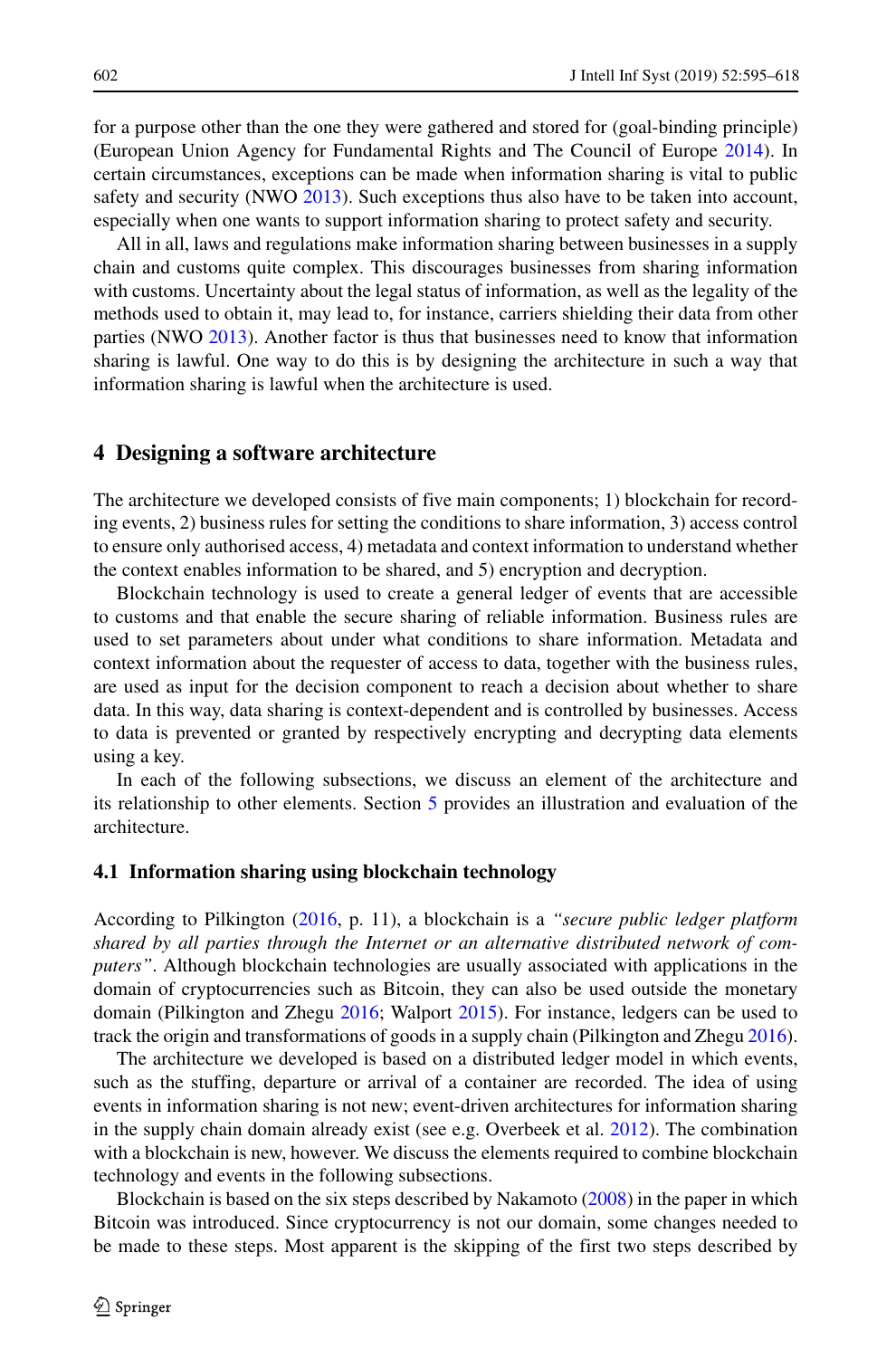Nakamoto [\(2008,](#page-23-17) p. 3), viz. *"New transactions are broadcast to all nodes"* and *"Each node collects new transactions into a block"*.

In the case of Bitcoin, nodes can gain bitcoins by adding blocks to the chain (Nakamoto [2008\)](#page-23-17). To make this difficult, they therefore have to provide a proof of work first (Nakamoto [2008\)](#page-23-17). The proof of work involves finding a value that satisfies certain properties (Nakamoto [2008\)](#page-23-17). The finding of this value requires a lot of work, but once found it is easy to check whether the required properties are satisfied (Nakamoto [2008\)](#page-23-17). We do not need proof of work to add a new event. Instead of making it difficult to put a block on the chain because currency can be earned by it, it should be easy for parties to add a block to share information.

The remaining steps for the proposed architecture are the following:

- Step 1. A node adds a new event to the ledger as a new block
- Step 2. The new block is broadcast to all other nodes
- Step 3. Nodes accept the block according to a consensus mechanism (see Section [4.1.5\)](#page-11-0)
- Step 4. If the block is accepted, a new block that is added contains a hash of its header.

The blockchain in our architecture consists of a network in which a ledger containing information is distributed. The information is captured in events that have a body and a header. The events are accepted by nodes in the network according to a consensus mechanism. In the following subsections, we discuss these elements based on the steps above. We also worked the steps out in detailed sub-steps to provide a procedural overview of the use of the blockchain technology in our architecture. These are presented in the last subsection.

## *4.1.1 The network in which the ledger is distributed*

In our architecture, events are shared in a network of systems of businesses and government organisations. For distributed ledgers several variants are possible, namely permissioned or permissionless ledgers, public or private ledgers, and variants in between (Mainelli and Smith [2015;](#page-23-18) Pilkington and Zhegu [2016;](#page-23-14) Walport [2015\)](#page-23-15). Whether a ledger is public or private determines who can use copies of the ledger (Walport [2015;](#page-23-15) Buterin [2015\)](#page-22-20). Whether a ledger is permissioned or permissionless determines who maintains the ledger (Walport [2015;](#page-23-15) Buterin [2015\)](#page-22-20).

All parties in the supply chain should be in the network, as they all might have information to share. However, there is no clear reason for letting parties other than those businesses and government organisations be part of the network. In addition, there is no reason to restrict the right to determine consensus to a single party, such as in a fully private and permissioned ledger. Having multiple parties maintain the ledger and determine consensus improves reliability. All parties in the network should thus be able to maintain the ledger.

#### *4.1.2 The information that is recorded in the ledger*

In the monetary domain, blocks with sets of transactions are added to the ledger. In our architecture, events correspond to such blocks, while the associated data elements roughly correspond to the transactions. When an event is added to the ledger, it contains its associated data elements and their metadata. The data elements should at least contain the type of event, the time the event happened and an ID for the object that the event happened to (e.g. a container number). This is needed to make it possible for customs and others to link the event chronologically to other events concerning the same object.

An example of an event that could be added to the ledger is the stuffing of a container. The event should contain at least the following data elements (with example values):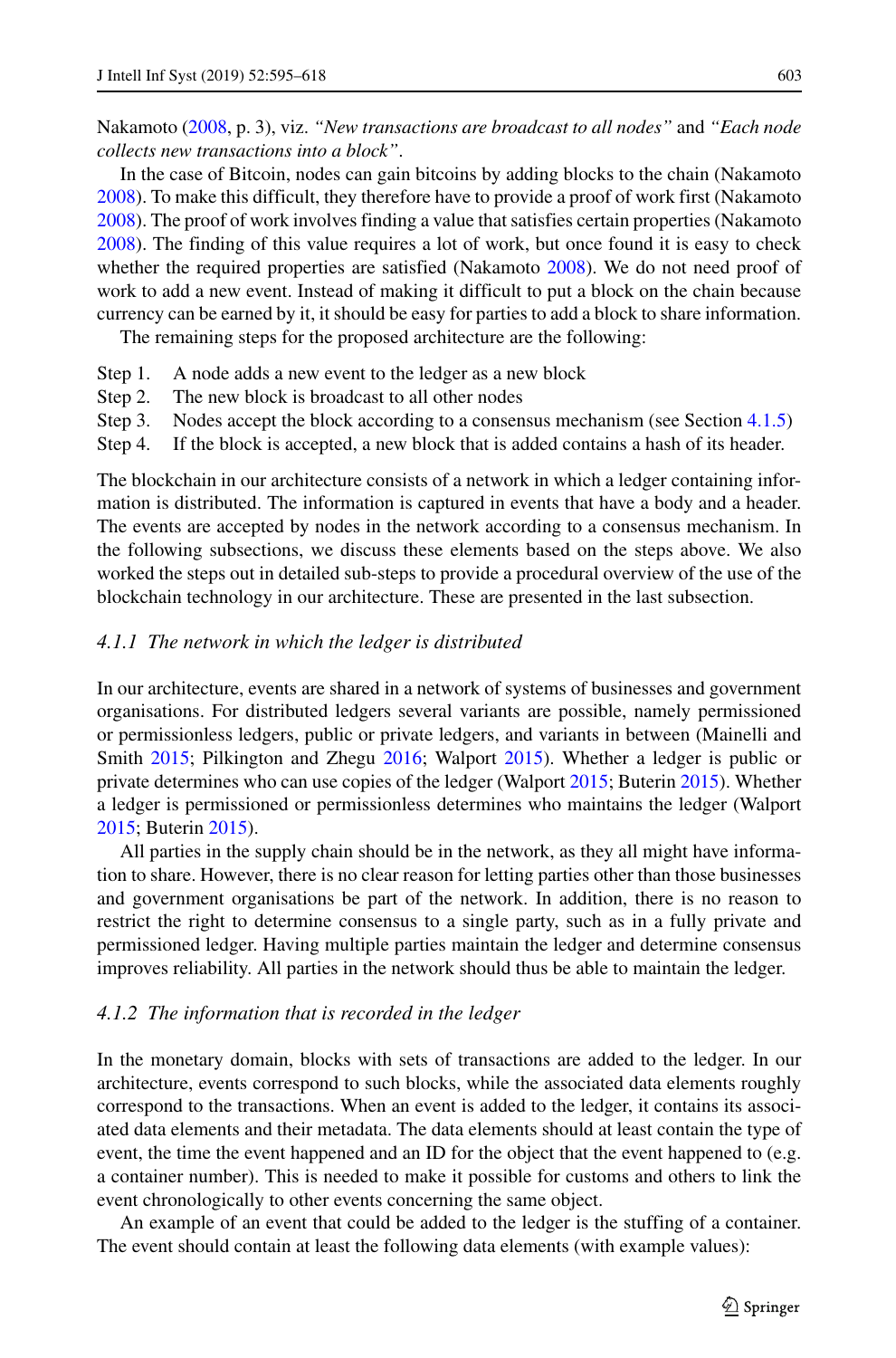- event type: container stuffed
- event time: 2017-04-14 09:22:00
- event object: KZDU3401208.

Additional data elements that could be associated with this event are, for instance, descriptions of the goods the container was stuffed with and the weight of the container. These additional data elements can be added to the event as well.

Metadata of the data elements are added to enable context-based access control. Furthermore, certain data elements will be encrypted to keep them confidential. When they are encrypted, metadata are needed to know what the data elements are and whether it would be interesting for parties to try and get access to them.

The metadata that could be stored together with the data element of the weight of the container in our example is the owner of this information, the method of measuring and the type of data. The content of the metadata stored with the data elements is further discussed in Section [4.4.](#page-15-0) In the following subsection, we discuss the format in which the data elements and their metadata are stored in the events.

# *4.1.3 The data elements in events and their Merkle trees*

Events consist of a header and a body. The header contains information required to link the event to the chain and information required for the consensus mechanism. The body contains the data elements associated with the event. To add a new event to the ledger in step 1, first the data to be shared should be in the appropriate format. Each data element has metadata associated with it. The metadata of each data element could be stored together with it in a structure similar to that of a JSON object (Crockford [2006\)](#page-22-21). To protect confidentiality, each data element associated with the event and elements of its metadata could be encrypted within the structure. We discuss the encryption and decryption of data elements in Section [4.5.](#page-16-2)

In the case of Bitcoin, transactions are hashed in a Merkle tree and then the Merkle root is stored in the header of a block to allow efficient and secure verification (Nakamoto [2008\)](#page-23-17). A Merkle tree in our case allows all hashes of all data elements in an event to be stored in a single hash value (the Merkle root) (Luu et al. [2015\)](#page-22-22). Furthermore, it allows for a simple proof of the existence of a data element in the tree (Luu et al. [2015;](#page-22-22) Merkle [1987\)](#page-23-19). This makes it possible to check whether all data elements in a Merkle root are in an event, or whether they have been tampered with.

The Merkle tree based on the hashes is built as described by Merkle [\(1987\)](#page-23-19) and Massias et al. [\(1999\)](#page-23-20). The exact hash-function to be used in our architecture is outside of the scope of this paper. However, the avoidance of collisions is important to be able to check whether a data element is in the tree.

Figure [2](#page-10-0) provides an example of what the Merkle tree containing the elements could look like. The data elements (in a structure together with their metadata), here denoted by  $d1, ..., d4$ , are hashed in to the hashes  $H(d1), ..., H(d4)$ , respectively. These are the leaves of the Merkle tree. The leaves are concatenated by two, denoted by  $H(d1)|H(d2)$  and  $H(d3)|H(d4)$ . These concatenations are then hashed to a single values, viz.  $H(H(d1)|H(d2))$  and  $H(H(d3)|H(d4))$ . The parent hashes obtained in that manner are then again concatenated by two and hashed again. This goes on until there is only a single hash left, the Merkle root.

In the case of Bitcoin, the Merkle tree is pruned to save disk space (Nakamoto [2008\)](#page-23-17). In our case, we do not see the need for pruning parts of the tree. If disk space is a concern, the complete tree containing the data elements can be deleted to free disk space, while the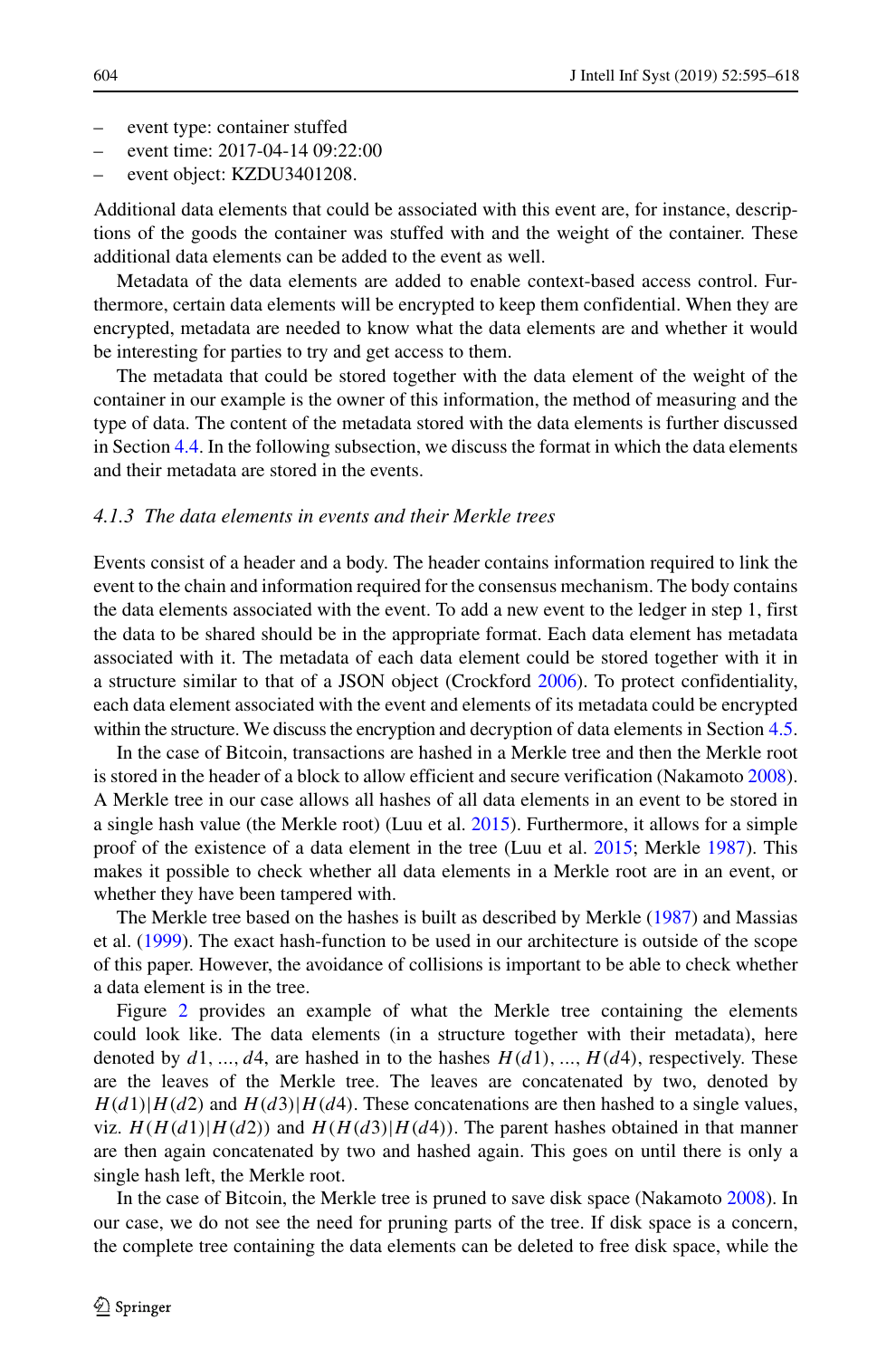<span id="page-10-0"></span>

**Fig. 2** Example of a Merkle tree for four data elements

header of the event is still stored. This can be done when the data on an event is no longer relevant, for instance when the goods have arrived at their destination. The Merkle root stored in the header is enough to be able to check whether a data element is part of an event.

#### *4.1.4 The headers of events*

In addition to data elements, events have a header. The header has seven fields:

- Field 1. The Merkle root of the Merkle tree of the data elements associated with the event
- Field 2. A hash of the header of the previous event in the blockchain
- Field 3. A timestamp for when the event was added
- Field 4. A unique ID for the party adding the event
- Field 5. The Merkle root encrypted using the private key of the party adding the event
- Field 6. A unique ID for the party confirming the event
- Field 7. The Merkle root encrypted using the private key of the confirming party.

The inclusion of a hash of the header of the previous event links the events together in the blockchain, just as in the case of Bitcoin (Nakamoto [2008\)](#page-23-17). The events are ordered in the chain chronologically; therefore each header should also contain a field with a timestamp for when it was created. When a party wants to add a new event, it adds the hash of the header of the event in the chain that it accepts with the most recent time stamp.

When there is a fork in the chain, the chain with the block with the lowest time stamp directly after the fork that should be accepted according to the consensus mechanism should be considered the actual blockchain. The party that added the other event should try again and add its event after that. In the rare case when time stamps are exactly the same, it should be possible to order the events in another way, for instance based on the value of the Merkle root.

Fields 1, 2 and 3 can be used to add a new event to the chain and broadcast it, completing steps 1 and 2. Since we do not need proof of work in our architecture, events can now be simply added and broadcast. However, we do need a consensus mechanism for the acceptance of events that are added to the blockchain (step 4). Fields 4, 5, 6 and 7 are needed for this consensus mechanism.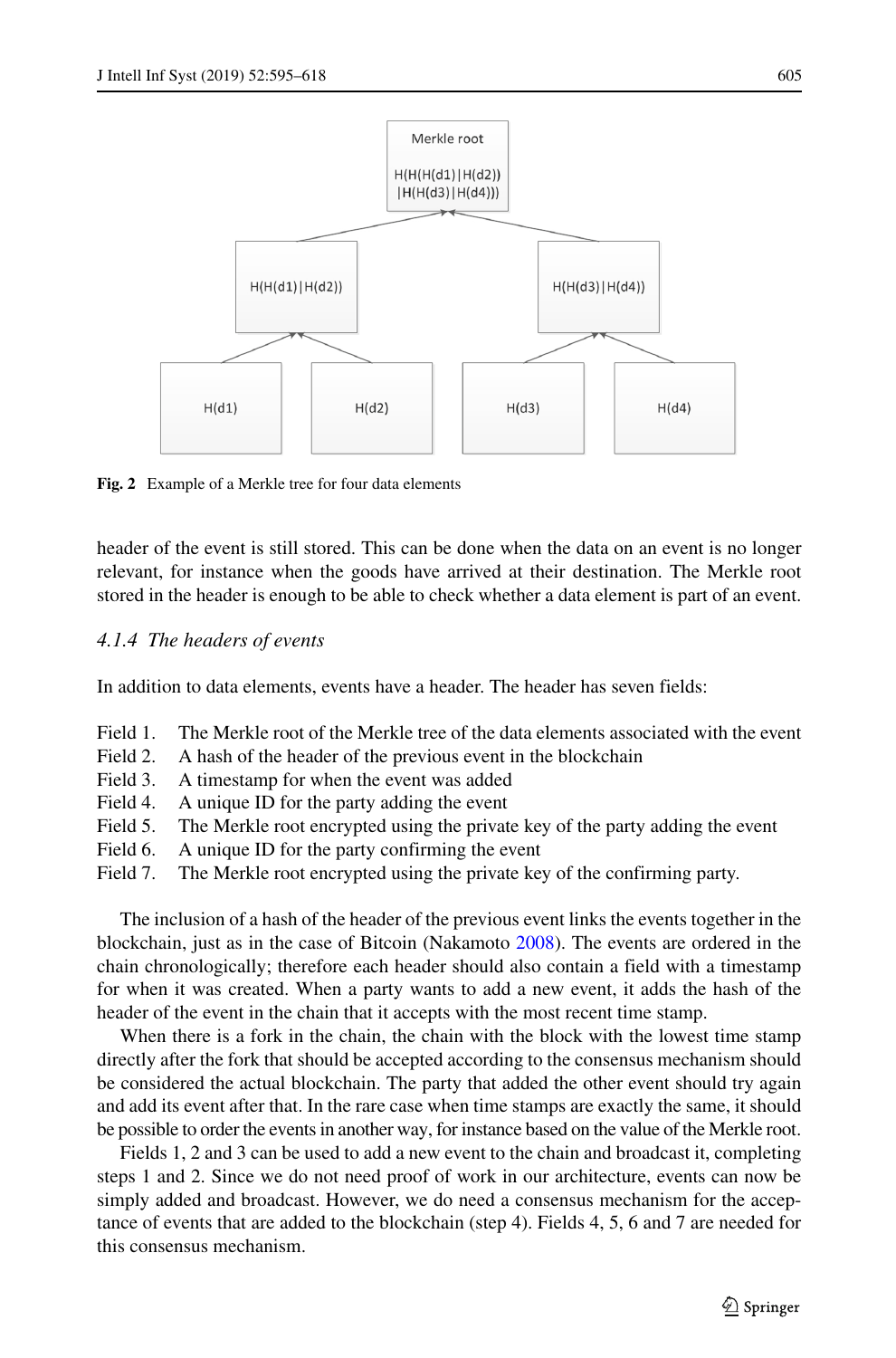## <span id="page-11-0"></span>*4.1.5 The consensus mechanism*

Since we are concerned with sharing information that will be used to ensure safety and security, the correctness of the information is of vital importance. The consensus mechanism should help to ensure such correctness. To do so, for all events two parties must confirm that the data are correct. To fulfil step 3, only events for which such confirmation has been provided should be accepted by nodes.

Consider again the example of an event for the stuffing of a container. There could be a party that arranged the transport, such as a freight forwarder, which knows when the container was stuffed and also has a description of the goods that should be in the container. In that case, there is also a party that actually stuffed the container, such as the consolidator. When the event is added to the ledger by the freight forwarder, the forwarder can ask the consolidator for confirmation that the container was in fact stuffed and that the data elements in the event are correct.

To get consensus, there should be an easy way for nodes to check whether two parties in the network have confirmed the correctness of the information in the event. Businesses and government agencies in the network should be assigned unique IDs. For a party to confirm the information in an event, a link should be made between the party and the data elements in the event. Such a link is made when a party uses its private key to encrypt the Merkle root of a Merkle tree of the data elements in the event. Both the IDs of the parties that confirmed the information (fields 4 and 6) and the Merkle root that they encrypted (fields 5 and 7) should then be added to the header of the event.

Nodes can now easily check whether the information in the event was confirmed by two parties. For each confirming party, they first look up their public key using the ID of the party in the header. Next, they use this public key to decrypt the Merkle root. If the decryption succeeds, they know that the confirmation did in fact come from this specific party, since they used their private key to encrypt the Merkle root. This also makes it possible to hold them accountable for incorrect information. In addition, they know that the information in the event was in fact the information that they confirmed if the Merkle root is a Merkle root of a Merkle tree of the data elements in the event. When the nodes in the network accept the new event, we can continue to step 4, in which a party adds a new event to the chain on top of the accepted event.

## <span id="page-11-1"></span>*4.1.6 Procedural overview*

Based on the discussion above, we can add details to the steps mentioned in the introduction of this subsection. Step 1 (node adds a new event to the ledger as a new block) is fulfilled when the following steps are performed by the party that wants to add a new event:

- Step 1.1 Gather (possibly encrypted) data elements associated with the event
- Step 1.2 Build the Merkle tree of the data elements and add the Merkle root to the header
- Step 1.3 Encrypt the Merkle root using private key
- Step 1.4 Add the encrypted Merkle root and own ID to the header
- Step 1.5 Send data elements and the Merkle tree to confirming party
- Step 1.6 Receive back the Merkle root encrypted with the private key of the confirming party
- Step 1.7 Add the encrypted Merkle root and the ID of confirming party to header
- Step 1.8 Add hash of previous event in the chain to header
- Step 1.9 Add timestamp to header.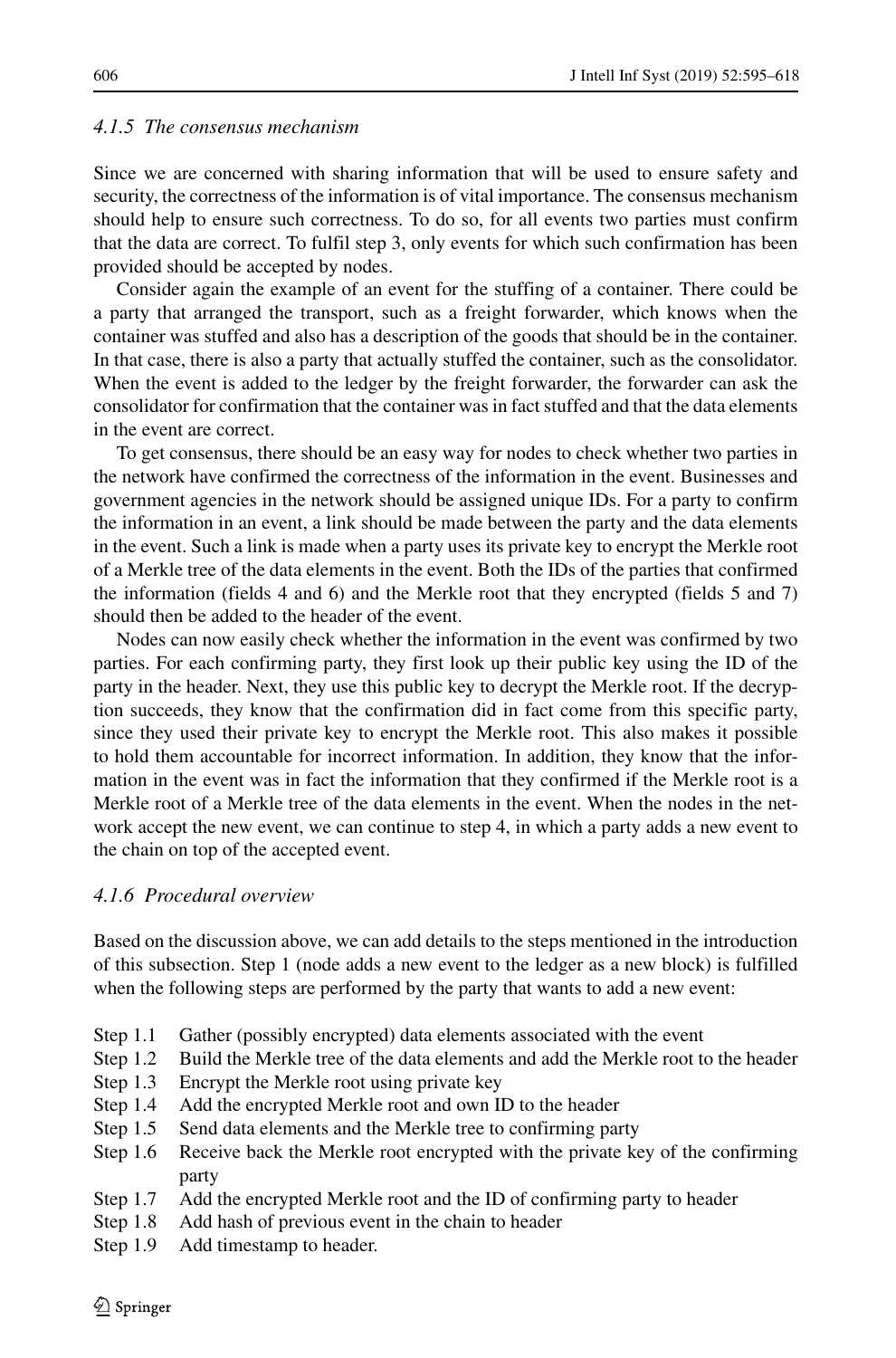The next step (step 2) is broadcasting the new event to other nodes. This step does not need to be divided into smaller steps. However, the third step in which the nodes accept the event according to a consensus mechanism, can be divided into smaller steps. To check whether a new event is an acceptable addition to the chain, nodes perform the following steps:

- Step 3.1 Check whether the Merkle root in the header conforms with the data elements of the event
- Step 3.2 Check whether the hash is a hash of the header of the previous event
- Step 3.3 Decrypt encrypted Merkle roots using the public keys of the adding party and confirming party
- Step 3.4 Check whether these Merkle roots are the same as the Merkle root in the header that was not encrypted.

In the fourth step, parties express acceptance by adding new events to the chain on top of the accepted event. This step thus refers back to the first one in which a new event is added. The following subsections concern obtaining access to the information that is distributed in the manner described in this subsection.

# <span id="page-12-0"></span>**4.2 Business rules**

Business rules in the architecture are used to specify who should have access to information. A business rule can be defined in various ways. Graham [\(2006,](#page-22-23) p. 7) defines business rules with an emphasis on the form and expressive power as follows: *"A business rule is a compact, atomic, well-formed, declarative statement about an aspect of a business that can be expressed in terms that can be directly related to the business and its collaborators, using simple unambiguous language that is accessible to all interested parties: business owner, business analyst, technical architect, customer, and so on."* While the form of business rules is of course important, here we are more concerned with their function. Work that focuses more on the function of the rules exists as well. For instance, Lee et al. [\(1999\)](#page-22-24) view workflows as sets of business rules. However, the definition of Ross [\(2003\)](#page-23-21) fits our purposes best, as he defines business rules as a directive intended to influence or guide business process behaviour. This conforms with the use of business rules in our research as an input for decision making on which parties get access to data. In this way, they influence and guide the information sharing process.

In the proposed architecture, the business rules are used as input for the decision made by the decision component. The specific business rules are provided and specified by the owners of the data and by the parties that own any data that the owners' data are based upon. By specifying these rules, they have control over who gets access to their data and they can keep information confidential according to their company's policy on access control. Each company might have different policies and therefore a company should be able to specify these rules itself. Since the business rules are requested each time a decision needs to be made, the owners of the data can change their business rules and thereby influence new decisions when their needs change.

Business rules can be used to specify precisely who does and who does not get access to a data element or even its metadata. For example, a business could specify that only a client that pays them extra gets access to the estimated arrival time of a container that contains their goods. Businesses could also use business rules to express more general policies on access. They could, for example, specify that in the case of an emergency, all data elements should be accessible to customs.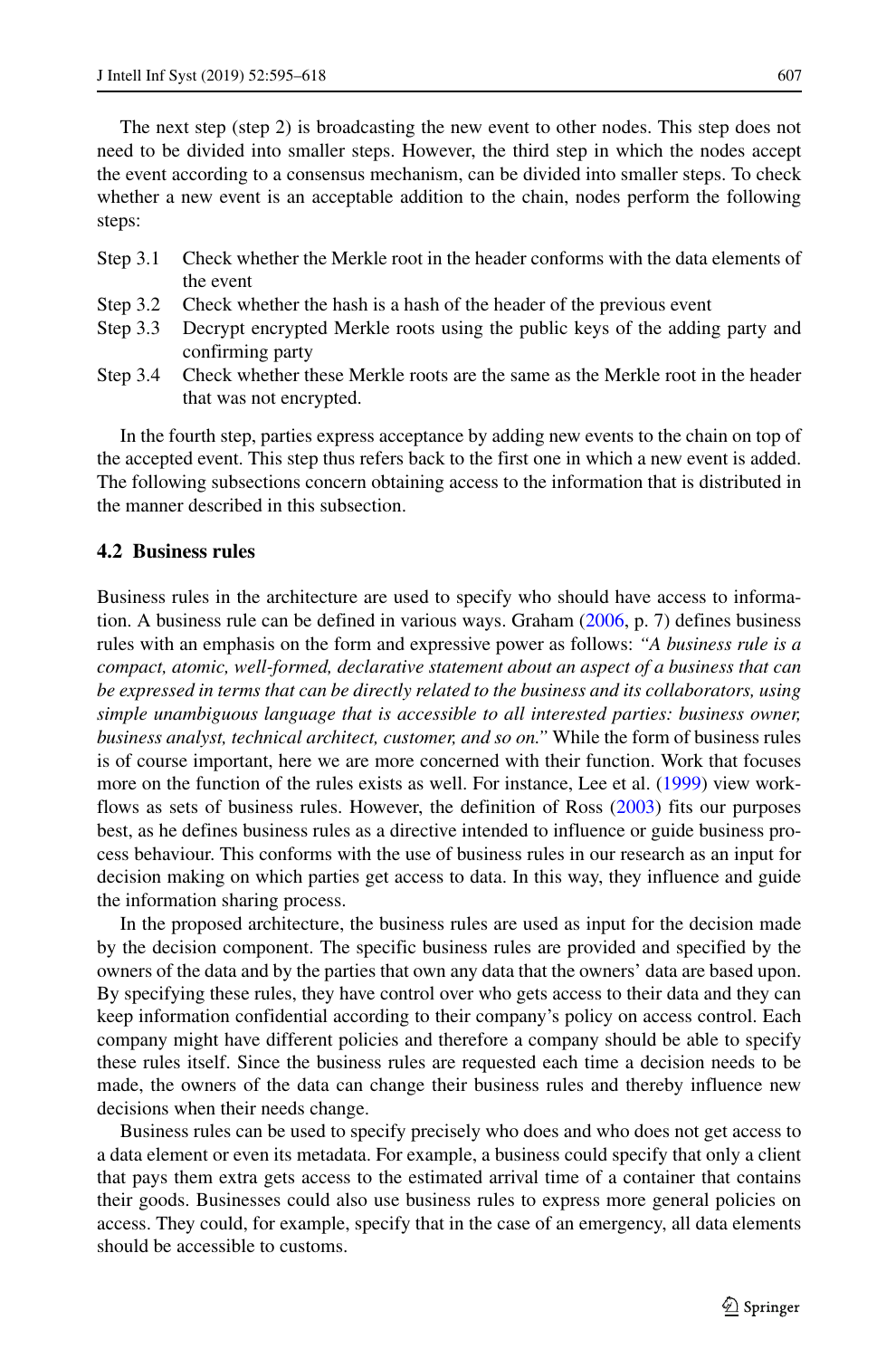Generic businesses rules are not specific to a certain part of the data. They can be used to incorporate some general common sense in the decision making process. Furthermore, they could capture legal knowledge and be used to ensure that access to data is lawful. Capturing legal knowledge using business rules is not new; for instance, it is discussed in the work of Gong and Janssen [\(2014\)](#page-22-17) and Palmirani et al. [\(2011\)](#page-23-22).

Specifying exactly the way in which access to data is controlled and what the form of the business rules should be, is outside of the scope of this paper. Our focus is on the design of the architecture. However, to be able to provide some examples of business rules that could be used, we need a form to express them in.

Access control is discussed extensively in the literature. Karp et al. [\(2010\)](#page-22-25) provide an overview of the different methods of access control, such as role-based access control (RBAC) and attribute-based access control (ABAC). According to Lee et al. [\(1999\)](#page-22-24), firstorder logic (FOL) is often proposed in the literature as a general framework that is suitable to formalise access control policies. It thus makes sense to use FOL to express the business rulesin our examples as well.We emphasise, however, that further research is needed to determine whether FOL is in fact the appropriate format for the business rules in the architecture.

The format of the business rules used in the proposed architecture is highly dependent on the reasoning mechanism used in its decision component. There might be different kinds of possibly complex business rules, considering the large variety of businesses, the large variety of information to be shared, and the complexity of laws and legislation. Furthermore, the business rules of several businesses might be involved in making a decision on a specific part of data. It is therefore to be expected that contradictions will arise during the reasoning process. Moreover, it might be easier and more natural to express rules as being an exception to other rules, especially for generic rules based on the law. It is therefore highly likely that in the end there will be a need for a defeasible logic that is able to solve contradictions in a sensible manner. One could, for instance, think of some kind of argumentation logic, especially since such logics are quite often used in legal reasoning (Prakken and Vreeswijk [2002\)](#page-23-23).

As discussed in Section [3.2.1,](#page-4-0) parties might want to keep information confidential for various reasons. Consider a scenario in which high-value goods are shipped. The freight forwarder might want to keep the goods description confidential from parties other than customs for fear of theft. They could encrypt the goods description before adding it to an event and then specify a specific business rule to control access to this information. The FOL sentence below shows what such a business rule might look like. The symbols have their usual meaning and the capitalised letters denote variables.

#### <span id="page-13-0"></span> $dataType(Data, goods\_description) \wedge \neg hasRole(Req, customs) \rightarrow \neg access(Req, Data)$  (1)

When a party wants access to this information, the freight forwarder can send the rule to the decision component and thereby control access to the goods description.

As mentioned in Section [3.2.3,](#page-6-0) taking into account the goal-binding of information can be important for ensuring the lawfulness of information sharing. A generic business rule that takes into account the goal-binding principle could look as shown in example 2.

<span id="page-13-1"></span>
$$
goalGathered(Data, G1) \land goalUse(Reg, Data, G2) \land G1 \neq G2 \rightarrow \neg access(Reg, Data) \text{ (2)}
$$

When access to information is requested, the requester will be denied access according to this rule in cases in which the goal for gathering the information is not the same as the goal for its intended use by a party. Of course, this depends on the other rules that play a role as well.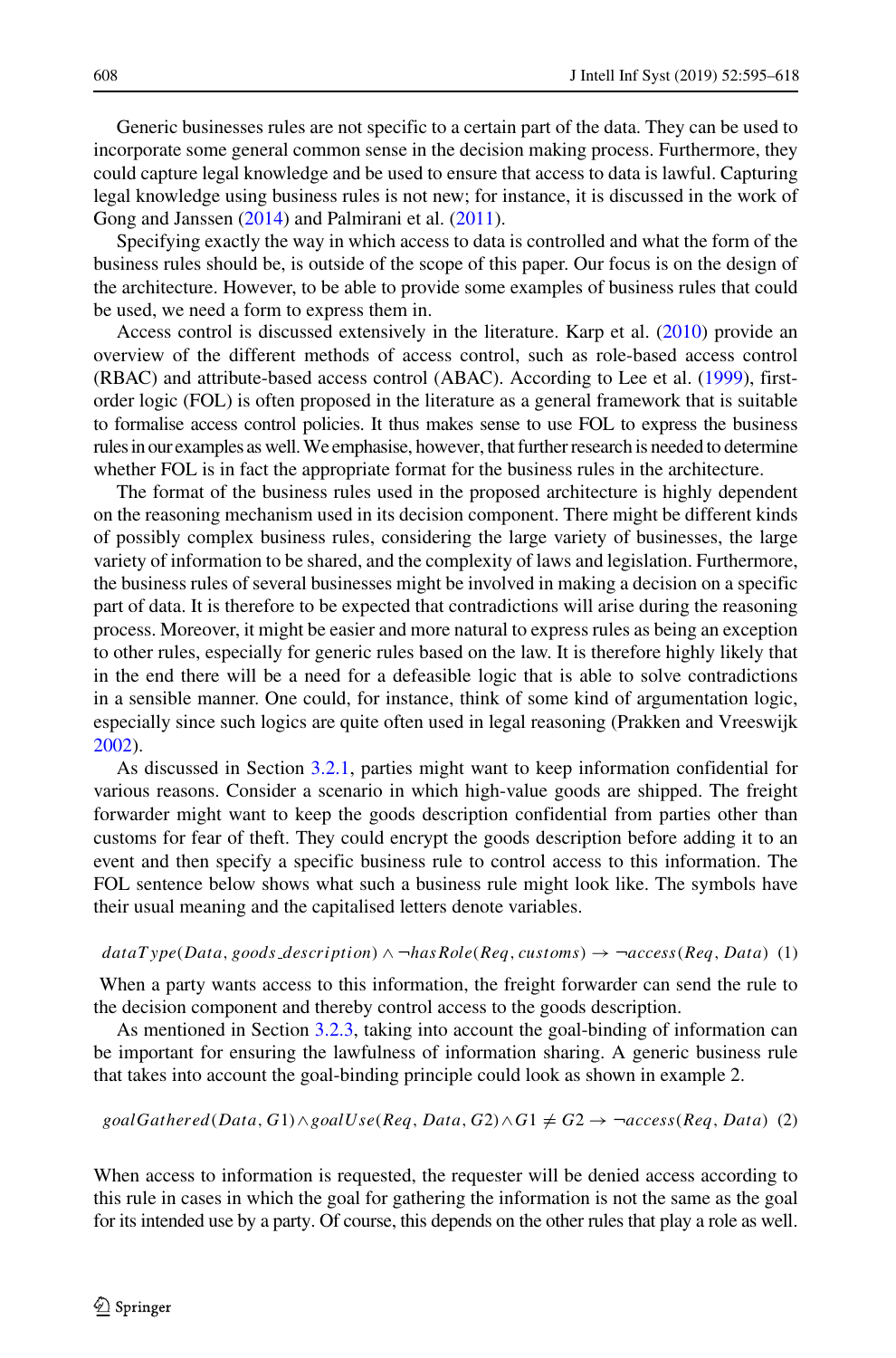#### **4.3 The architecture components for access control**

The architecture has two components that are necessary for controlling access, viz. a decision component and a component that allows access to data elements according to the decision. The decision component can be used by businesses or government agencies that want access to request a key. Based on the decision of the decision component, the second component provides the requester with a key that can be used to decrypt the data elements if the requester is allowed to access according to the decision.

The decision made in the decision component is based on several types of input from different information sources. There are two types of business rules (see Section [4.2\)](#page-12-0) and two types of information (see Section [4.4\)](#page-15-0). The first type of business rules are specific to the data to which access is requested. Each time the decision component needs to make a decision, it sends a request for specific business rules to the owners of the data that it needs to make a decision on and to the owners of the data that their data are based upon. The other type of business rules are generic business rules. They are the same for all decisions and are stored in the decision component itself.

The first type of information required by the decision component is context information on the requesters themselves and their intention to use the data. This information is send by the requester together with their request for access. The other type is metadata on the data elements they request access to. The metadata provides information about who is the owner of the data element and the party that is the owner of any data that the data element is based upon. Using this metadata the specific business rules can be requested from the appropriate parties. The decision component has access to its dedicated copy of the ledger to obtain metadata.

There are two possible outcomes of the decision process by the decision component, leading to two kinds of output of the component. The first is that the requester is not allowed access, in which case the requester is informed of this. The second possibility is that the requester is allowed access, in which case the decision and other information needed is sent to the other necessary component. This component generates a decryption key that can be used only by the requester of the information to decrypt the data elements that the requester is allowed to access according to the decision. This key is then sent to the requester. Figure [3](#page-14-0) gives an overview of the components and their interfaces.

<span id="page-14-0"></span>

**Fig. 3** UML component diagram for access control (Fowler and Scott [1999\)](#page-22-26)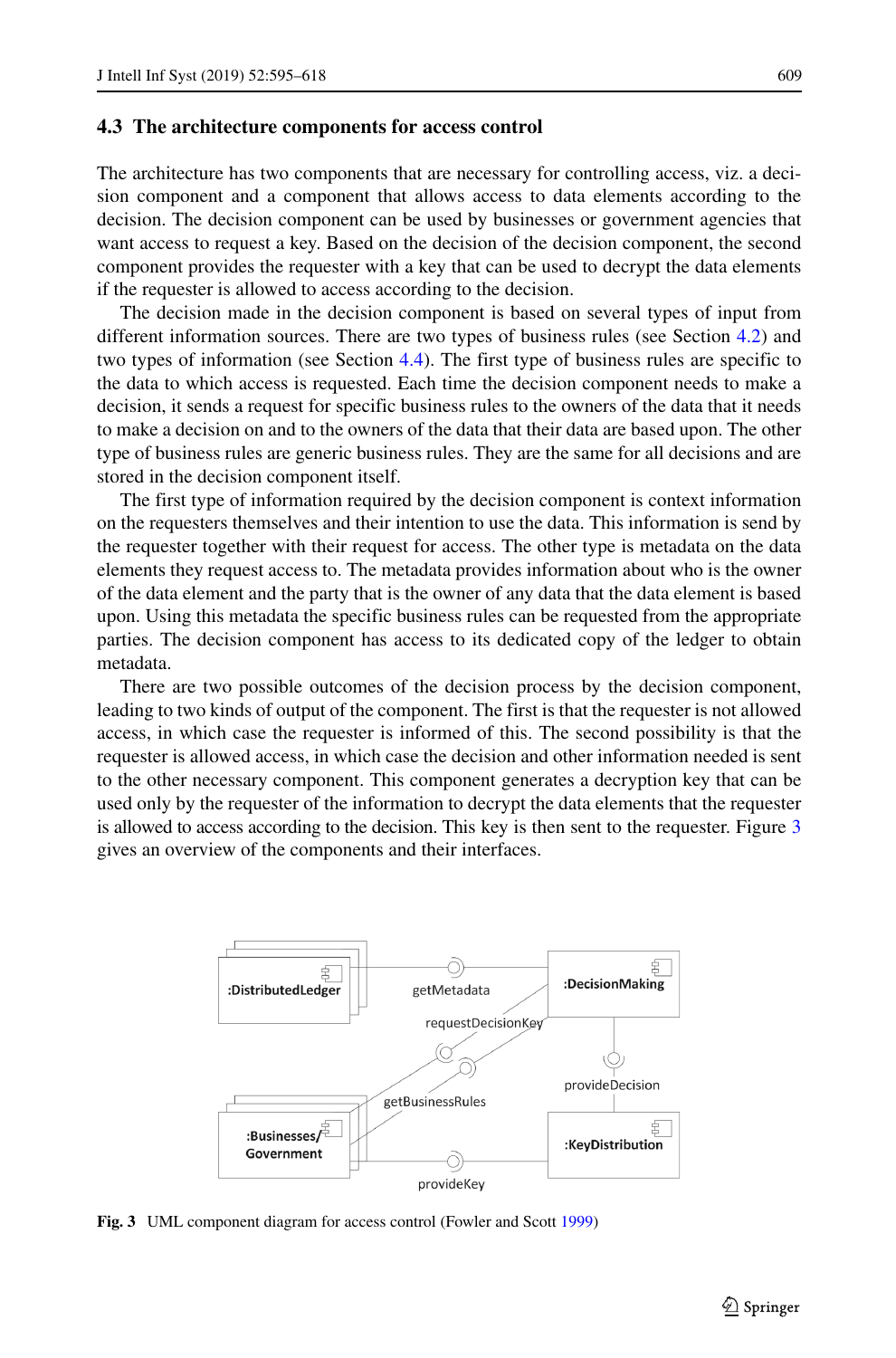#### <span id="page-15-0"></span>**4.4 Metadata and context information**

Decisions made by the decision component are based on metadata and context information. Metadata are often defined in the literature as data about data (Schuurman et al. [2008;](#page-23-24) Greenberg [2005\)](#page-22-27). This simple definition is sufficient for this paper.

The data elements in events are all associated with the event. In some cases they are clearly data about the event, such as the event type. In other cases, such as the data element of container weight in a 'container stuffed' event, this association is more loose. All the data elements in the event themselves can also have metadata, such as the owner of the data element or when it was created.

In our case, the metadata will have to be rich enough for the decision component to be able to make a decision. It would make sense for the parties that add the data elements to an event, to generate all metadata as well. They will usually, if not always, be the same parties that control access to the data and deliver the specific business rules to the decision system. They will thus know what metadata are needed in order to make a decision. Furthermore, some metadata should always be provided, such as metadata containing information on the owners of data elements and the parties that are the owners of any data that the metadata are based upon, since otherwise it will not be possible to specify the parties the specific business rules should be requested from. Furthermore, metadata might be needed to decide whether a party should be allowed access according to the generic rules as well.

An additional function of the metadata is to let parties that want to access data elements in an event know what information is in there. They might already have some idea in some cases because of the events mentioned, but since the data elements themselves can be encrypted, there is no other way for them to know this directly and to determine whether or not they would like to have access. In the events, data elements are stored together with their metadata in the same structure. It might often be the case within this structure that the data element itself (e.g. goods description) is encrypted, while its metadata (e.g. the type of data element) are not.

To have access to the metadata, the decision component needs access to a copy of the distributed ledger. There might be cases in which metadata should be kept confidential, for instance because otherwise the volumes of goods transported by a business could be derived, which is competitively sensitive information. There is no clear reason in such cases not to allow the encryption of metadata.

In the scenario in which business rule  $(1)$  was specified, the metadata of data shared by the freight forwarder should include the data type of the goods description and the metadata identifying them as a party whose business rules have to be requested by the decision component. For example, for business rule [\(2\)](#page-13-1) the metadata should include the goal for gathering the data elements.

In addition to the metadata, the decision component also bases its decision on context information. Context information is data generated by the requester of access to the information and concerns the context in which access to information is requested. The requester can send this context information together with the request for access to the decision component.

In the scenario of business rule [\(1\)](#page-13-0), the context information required to make a decision would be the role of the requester. If this is anybody but customs, access to the information might be denied. In the scenario of business rule [\(2\)](#page-13-1), the context information that is required is the goal for which the requester wants to use the information. If this is not the same as the goal for which the data were gathered, access might be denied by the decision component.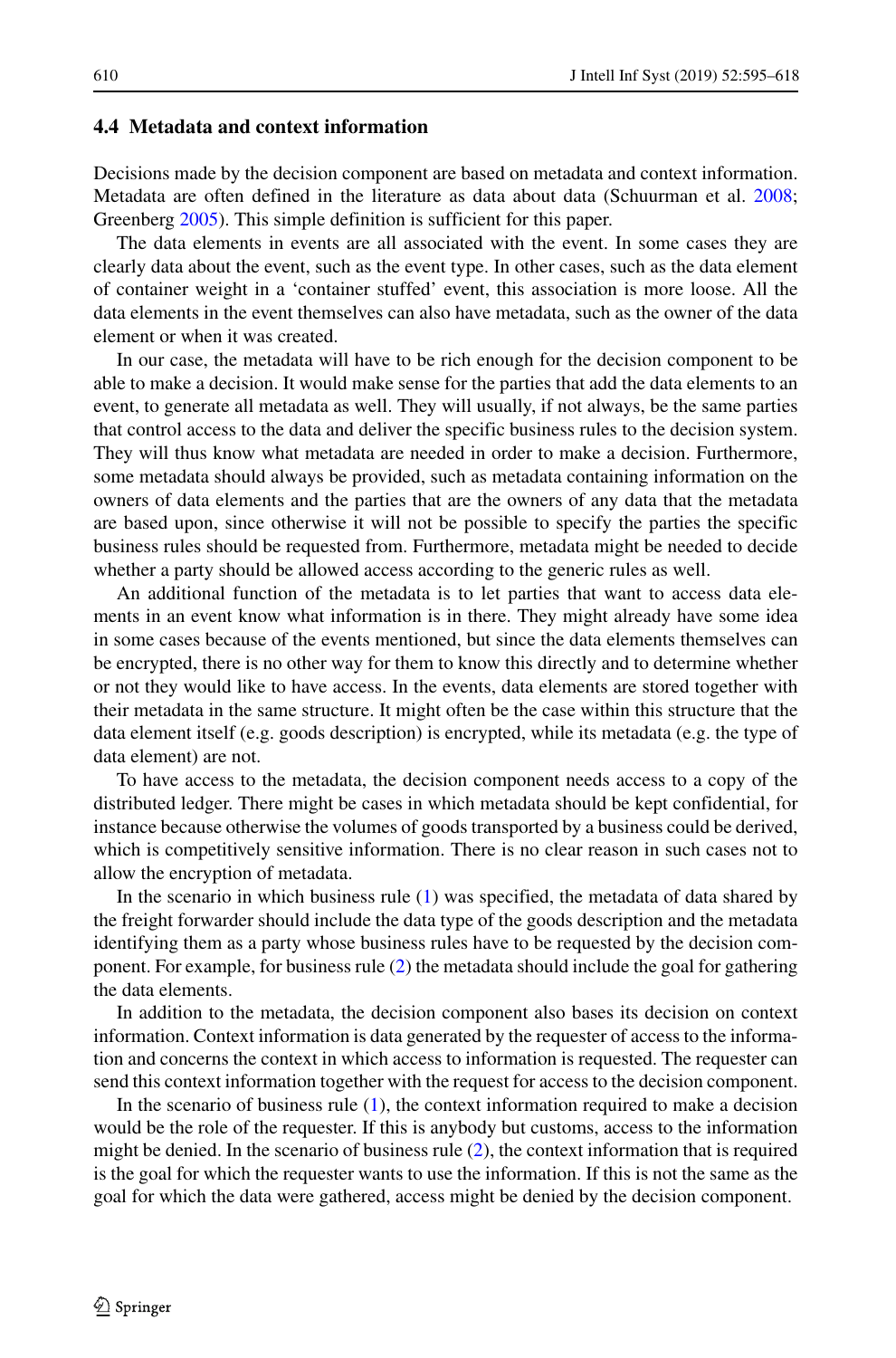### <span id="page-16-2"></span>**4.5 Regulating access via encryption and decryption of parts of data**

Access to data is usually regulated by sending or not sending data to others or by allowing or not allowing others access to a database. This is different for the architecture we propose. In this architecture, access is regulated by encrypting and decrypting parts of data. This means that it is possible for businesses to encrypt data elements or their metadata and distribute them to others, without automatically granting them access. As a result, the access to data and the location where the data are saved are not linked. In other words, physical access to information does not imply logical access.

The fact that access and location are no longer linked allows organisations to enrich data or combine data in the ledger in useful ways that they might not have even known about otherwise. In order for this to work, the enriched data or combined data should also be encrypted before adding it to events, and the rules of the owners of the original data should also be applicable to the new data that are based on them. An example of the enrichment of data is a company adding the data element of the weight of containers, based on information received about the weight of goods and its own information about in which containers goods are. If they share this data element, the business rules of the owner of the data elements containing the weight of the goods, and those of the owner of the information that this data element is based upon, would be applicable, as would of course the business rules of the business itself.

# <span id="page-16-0"></span>**5 Evaluation of the architecture**

In this section, we first demonstrate the way in which information is shared using the architecture. We then present an evaluation of the architecture based on each of the requirements we specified in Section [3.2.](#page-4-1) We used the same workshops for the evaluation as for the requirements.

## <span id="page-16-1"></span>**5.1 A demonstration**

In design science, artefacts need to be demonstrated. To evaluate the way in which the proposed architecture works and how the components and users relate to each other, a demonstration was developed of a typical user activity. We used an example of B2G information sharing in the container-shipping domain to illustrate how information can be shared using the architecture. The example is shown in Fig. [4.](#page-17-0)

The example in this illustration is the same as that in Section [4.](#page-7-0) So, the freight forwarder arranges the transport of goods and the consolidator stuffs the goods in a container. The freight forwarder wants to add the stuffing of the container as an event that contains a detailed description of the goods in the container. The consolidator will be the party confirming the correctness of the information in the event. Since the freight forwarder is adding the goods description to the event, the forwarder adds itself in its metadata as a party that should be consulted for access control.

It is important to note that if data elements, such as the goods description, are based on data from others, these parties should be added to the metadata of the data element as parties that should also be consulted for access control. This possibility was left out of the example to protect the clarity and intelligibility of the activity diagram in Fig. [4.](#page-17-0) To include it would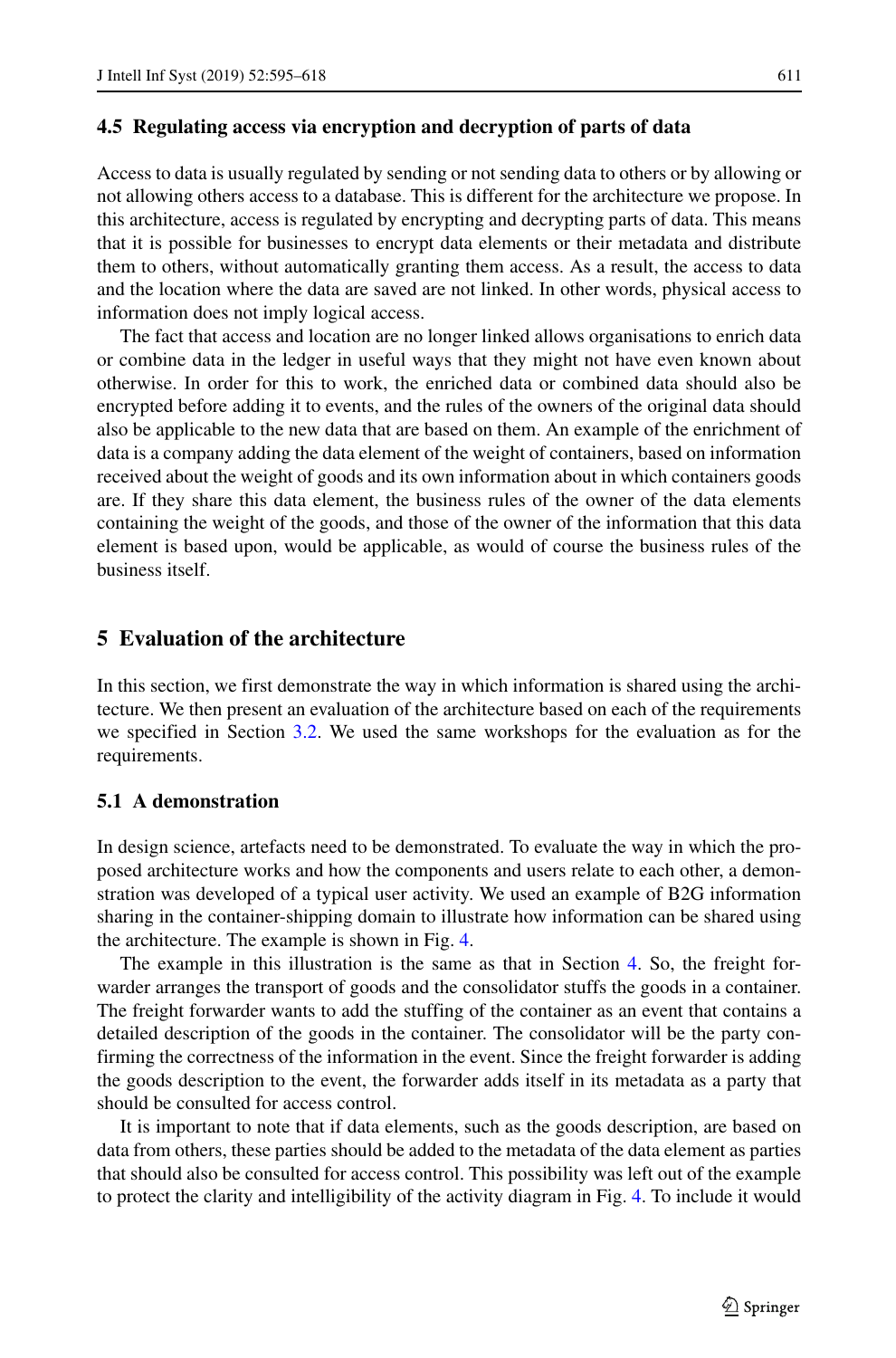<span id="page-17-0"></span>

**Fig. 4** UML activity diagram demonstration of typical user activity (Fowler and Scott [1999\)](#page-22-26)

require the request for business rules to go to multiple parties and the addition of lanes for new parties from which business rules should also be obtained.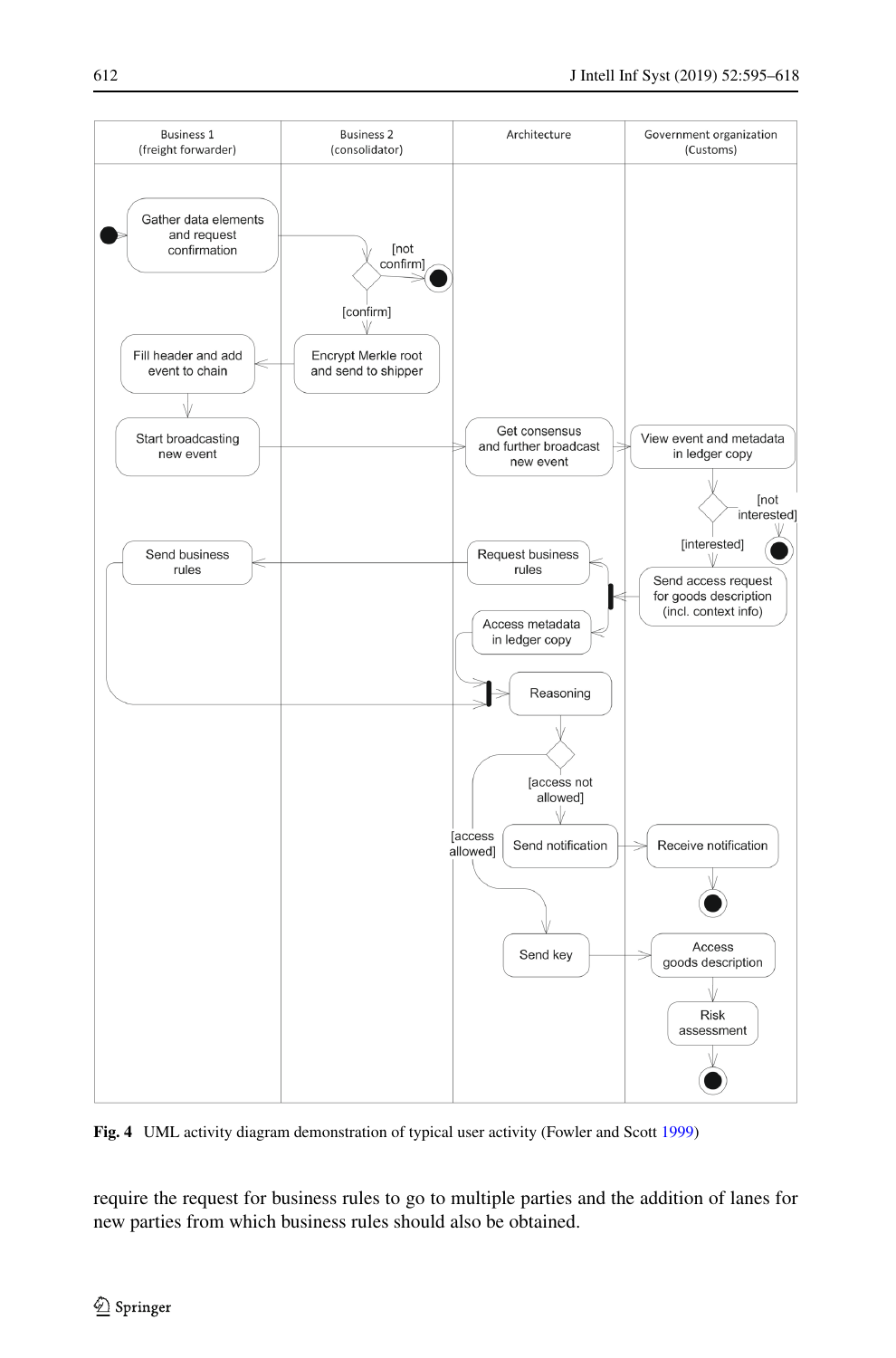If the goods that are stuffed in the container are valuable, the freight forwarder might want to keep the goods description confidential for fear of theft. The forwarded thus encrypts the goods description itself and specifies business rules for who should get access. The forwarder does not encrypt the metadata of the goods description, including its data type. This allows parties who need access to know that the event contains a description of the goods in the container. In this example, customs would like access to the detailed goods description in the event to determine whether they should perform a physical inspection.

To add the 'container stuffed' event and distribute it, the freight forwarder and the consolidator first follow the steps described in detail in Section [4.1.6.](#page-11-1) When the event is distributed, customs will have the event and associated data elements in its copy of the ledger as well. Customs can use the metadata of the encrypted goods description to determine whether it is interesting for them to obtain access.

If customs does want to have access to the goods description, it sends a request to the decision component of the architecture, together with information on the context in which it requests access. Next, the decision component gets the appropriate metadata from its own copy of the ledger. It then requests the freight forwarder, which should be consulted according to the metadata, to supply its business rules.

The decision component uses these business rules, together with the generic business rules, metadata and context information, to reach a decision on whether customs should be allowed access. If customs cannot have access according to the rules, it is sent a notification of this. If customs is allowed access, it is sent a key to decrypt and access the goods description in the event. Customs can now use it for risk assessment.

# **5.2 Evaluation of requirement 1: Information should be kept confidential according to the needs of businesses**

For the first requirement to be met, the architecture should allow access to confidential information if and only if this is according to the needs of businesses. This makes three scenarios important for the evaluation, viz. scenarios in which a party requesting access 1) should not be allowed access according to the needs of businesses, 2) should be allowed access according to the needs of businesses, and 3) should be allowed access to the needs of some businesses, but not according to the needs of others.

In the first scenario, businesses can encrypt data elements and formulate business rules to deny access. When information is confidential to multiple businesses, all these businesses could be added to the metadata as parties that should be consulted by the decision component. In this way, information can be kept confidential according to the needs of multiple businesses. This also obviates the need for businesses to make arrangements with others when sharing information from others or based on information from others. Instead, they can simply add the other businesses to the metadata as parties to be consulted and provide them with control in that way.

There is the possibility that businesses add data elements without encryption when needed, or without mentioning the appropriate businesses to consult. In such cases, confidentiality might be compromised. The risk of doing this by accident might be lower than in other architectures, since another party has to confirm the data and might notice the mistake. The risk of deliberate sharing of illicit information might also be lower, since an accomplice first needs to be found. In addition, if the data are not encrypted, there is a high risk of being found out. While the risks might be low, the consequences of compromised confidentiality can be high, since information could be shared unprotected with all parties in the network.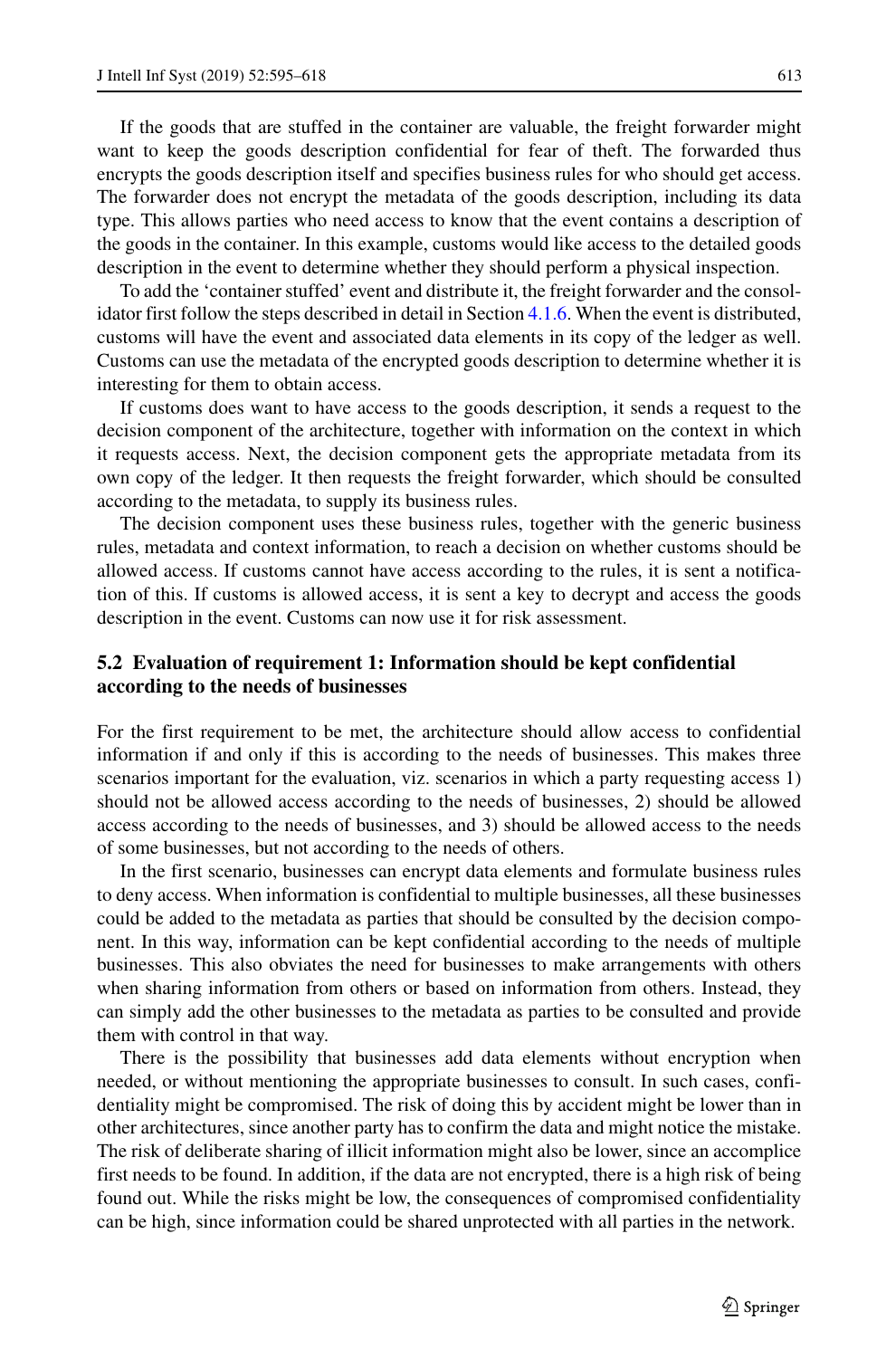Businesses themselves are responsible for formulating business rules according to their needs. Making a refined specification might make them realise more clearly what information actually needs to be kept confidential and from whom. A consequence of this could be a more refined distinction between information that other parties can and cannot have access to. This might result in an increased willingness to share information.

For businesses, a disadvantage of having to formulate business rules is that when their needs are complex and there is a large variety of data elements, some expertise and resources could be required. In addition, a high complexity of business rules means more complex reasoning by the decision component. This increases the risk of errors and unpredictable behaviour of the decision component, which might eventually threaten trust in confidentiality.

For the second scenario, in which a party requesting access should be allowed access according to the needs of businesses, businesses can simply choose to not encrypt data elements, so everyone can have access. However, if they foresee that their needs will change in the future, they can encrypt data elements and allow everybody access according to their business rules. Since business rules are requested from parties for each decision, they can simply change their business rules when they want information to be kept confidential at a later stage. This is also possible the other way round, if information no longer needs to be confidential after a certain period of time.

In the third scenario, in which information access to a data element is allowed according to the business rules of one party (e.g. a freight forwarder) but not according to the business rules of another (e.g. a consolidator), access should not be allowed. One could argue that this is not in accordance with the needs of the freight forwarder in this example. It could, for instance, benefit from allowing access and this might increase its willingness to share information. However, the consolidator would no longer be ensured that information is kept confidential. It is likely that in that case, the consolidator would not find the architecture acceptable at all, which is directly contrary to our objective.

In all scenarios, it might be important for parties to keep track of which parties have had access to their data. This could be arranged by making the decision component also send its decision to the parties it has requested business rules from. This only works for encrypted data elements, so if parties want to keep track of access, they should encrypt their information.

# **5.3 Evaluation of requirement 2: Information should be shared while allowing businesses to avoid liability**

For this requirement to be met, information that could increase a business's liability should be shared in the architecture without increasing liability. For our evaluation, a relevant scenario is thus one in which information is shared in the architecture that would have increased a business's liability if it were shared directly. An example of such a information is described in Section [3.2.2.](#page-5-1)

Whether a business's liability can be increased by sharing information using the architecture is unclear. However, we can say something about what would be reasonable. When a business is part of the network, it has a copy of the ledger. When information is in the ledger, the business thus has a copy of the information in its system. In our architecture, however, physical access does not imply logical access. It seems reasonable that liability should not be increased when a business has a copy of the ledger, but does not have and cannot get access to the information.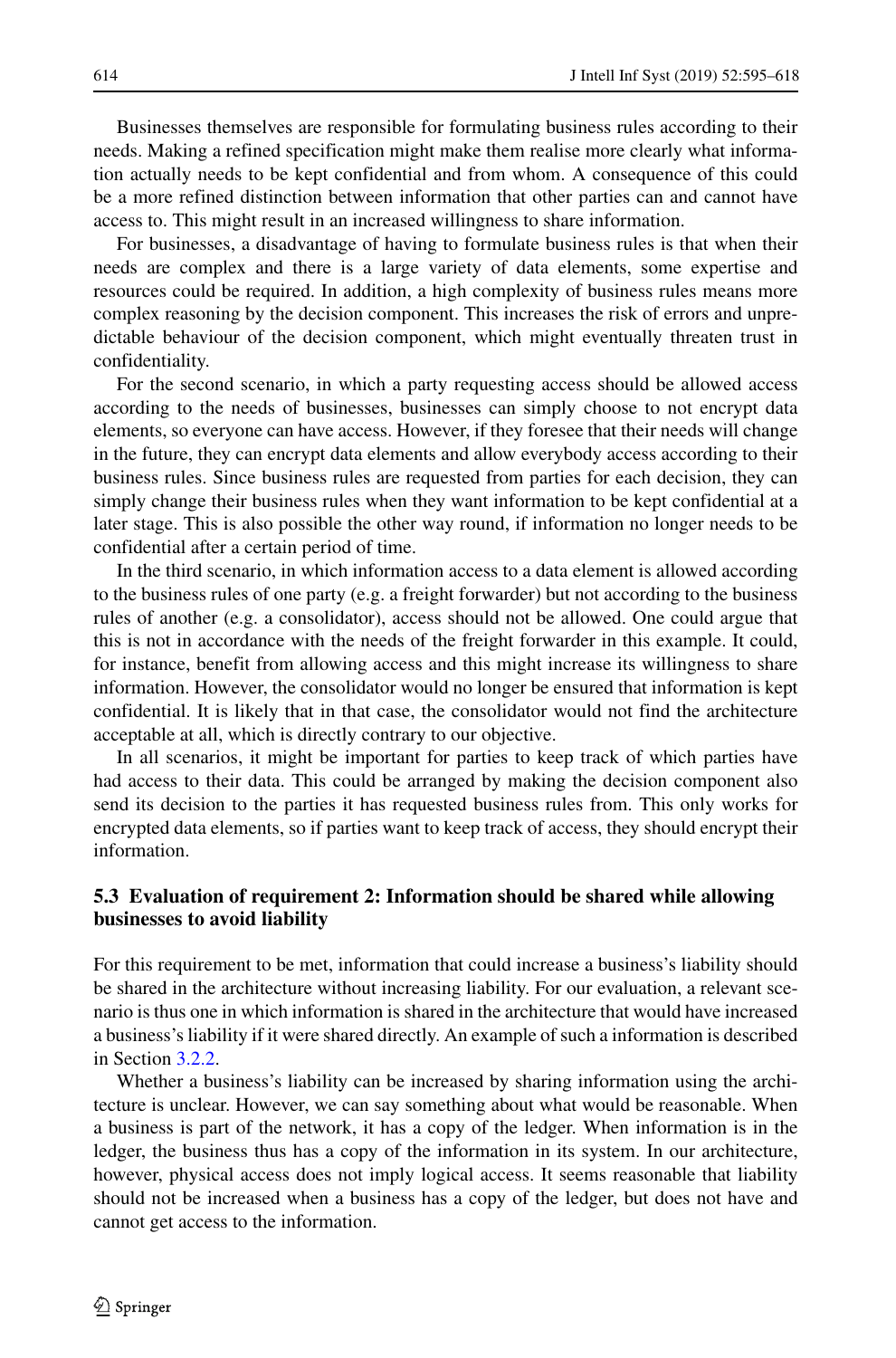For a business not to have access to information in the architecture, the information needs to be encrypted. Furthermore, for a business not to be able to obtain access, it should not be allowed access according to a decision made by the decision component. Such a decision could also function as 'proof' that the business did not have access.

For a business not to have access to information, another party should provide business rules denying it access. In the situation without the architecture, parties make an effort not to share information for fear of increasing others' liability, such as the shipper in the example in Section [3.2.2.](#page-5-1) Similarly, they might make an effort to add business rules and encrypt information in the proposed architecture as well.

# **5.4 Evaluation of requirement 3: Information sharing using the architecture should be lawful**

The third requirement is met when information is shared via the architecture only when it is lawful to do so. For our evaluation, two scenarios are thus important. In the first, information sharing is lawful; in the second, it is not.

In the first scenario, access to the information can be prohibited when it is unlawful by specifying the appropriate generic rules. For the second scenario, the generic rules should be specified such that access is allowed when information sharing is lawful. Whether the third requirement is met thus depends on the quality of the generic rules and the quality of the decision component.

Businesses using the architecture do not need to formulate these generic rules themselves, since they are part of the decision component. Furthermore, they do not need insight into the law, nor to track and adapt to changes to the law. The latter can be taken care of by changing the generic rules in the decision component.

While at first sight this would be an ideal situation for businesses in the architecture, there might be some problems. If businesses are not going to formulate the rules themselves and keep track of changes in the law, who is going to do that? The responsibility to be compliant in a sense shifts from the users of the architecture to the organisation that specifies the generic business rules. This might result in some ethical and legal difficulties. Such an organisation would have a lot of power, since it would have an influence on all requests for access. A solution could be to let the decision component be governed by the parties in the network themselves, solving some of the ethical difficulties with responsibility and distribute between the users the power over the contents of the generic business rules.

It is unclear whether the legislation that is applicable to information that is directly accessible is applicable to information that is encrypted and is not directly accessible. However, for the same reasons as in the situation with the increase in liability, it might be reasonable to say that this should not be the case. If access is only granted to data elements when this is lawful, it would be reasonable for users of the architecture to be confident that they are complying with the law in the first scenario. This in turn might lead to an increase in their willingness to share information.

To summarise, we found the proposed architecture to have several advantages. Due to the use of blockchain technology, information sharing is reliable and secure. Furthermore, multiple businesses can exercise flexible control over data elements to keep them confidential. Moreover, there are indications that it is possible to protect businesses from increased liability. Another advantage is that if generic rules are specified and kept up to date with the law, businesses might not need to be concerned with making sure that information sharing is compliant.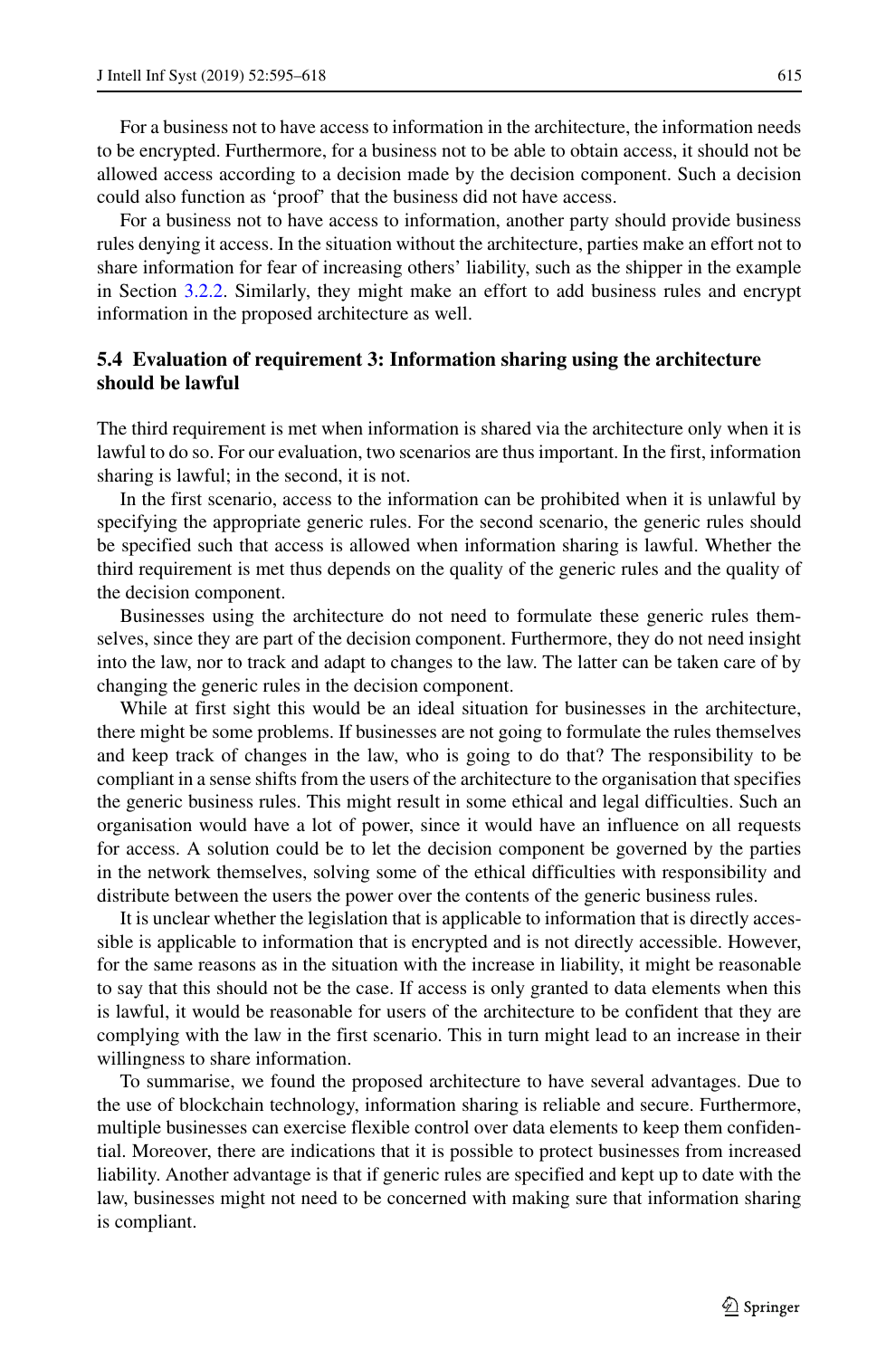## **6 Conclusion and suggestions for further research**

Using a design science approach, we developed a software architecture for the sharing of information with government organisations that can be acceptable to businesses. This enables government organisations to receive more information that can be used for better and more focussed inspections. This, in turn, contributes to public safety and security. Based on a case, we derived the requirements for the architecture, viz.: 1) information should be kept confidential according to the needs of businesses, 2) information should be shared while allowing businesses to avoid liability, and 3) information sharing using the architecture should be lawful.

The architecture meeting these requirements consists of five main components; 1) blockchain for recording events, 2) business rules for setting the conditions to share information, 3) access control to ensure only authorised access, 4) metadata and context information to understand whether the context enables information to be shared, and 5) encryption and decryption.

Blockchains enable the sharing of events and ensure the trustworthiness of information in these events. Business rules can be specified by the businesses. This enables them to keep their data confidential whenever they need to. In addition, in the architecture the sharing of data that are received by others, that are enriched or combined, is made easier by making it possible for the business rules of multiple parties to be applicable. Furthermore, it seems that the use of generic business rules to ensure that data access complies with legislation, is also a means to increase willingness to share information. The way the generic business rules and the decision component are governed is important for this.

Although there are architectures in each of the domains, to our knowledge this is the first to combine events, a blockchain and business rules. Only the combination satisfies the three main requirements. This suggests that the combination of technologies can also provide advantages in other domains.

Future research should focus on further evaluating the architecture by requesting a review of the architecture by industry experts and experts in the juridical domain. In addition, the components of the architecture, such as the decision component and the encryption and decryption mechanisms, should be further developed.

**Acknowledgements** The work in this paper is part of the project JUridical and context-aware Sharing of informaTion for ensuring compliance (JUST). This project is funded by the Netherlands Organisation for Scientific Research (NWO) as part of the ISCOM programme (Innovation in Supply Chain Compliance and Border management) under grant number 438-13-601.

**Open Access** This article is distributed under the terms of the Creative Commons Attribution 4.0 International License [\(http://creativecommons.org/licenses/by/4.0/\)](http://creativecommons.org/licenses/by/4.0/), which permits unrestricted use, distribution, and reproduction in any medium, provided you give appropriate credit to the original author(s) and the source, provide a link to the Creative Commons license, and indicate if changes were made.

# **References**

<span id="page-21-1"></span>Bass, L., Clements, P., Kazman, R., & Northrop, L. (2003). What is software architecture? In *Addison-Wesley Professional* (pp. 19–46).

<span id="page-21-0"></span>Bharosa, N., Janssen, M., Van Wijk, R., De Winne, N., Van der Voort, H., Hulstijn, J., & Tan, Y.H. (2013). Tapping into existing information flows: The transformation to compliance by design in business-to-government information exchange. *Government Information Quarterly*, *30*, S9–S18. doi[:10.1016/j.giq.2012.08.006.](http://dx.doi.org/10.1016/j.giq.2012.08.006)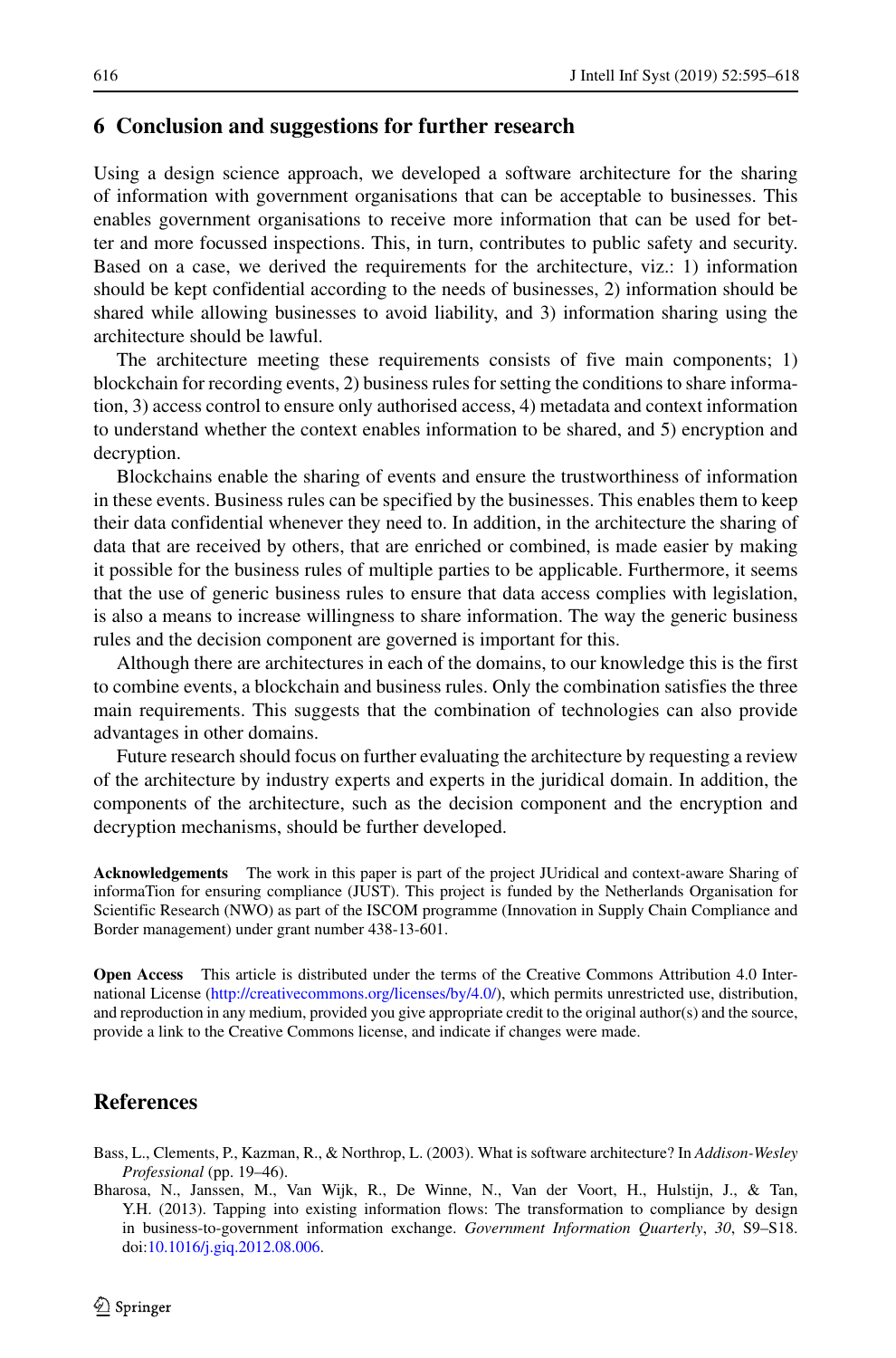- <span id="page-22-20"></span>Buterin, V. (2015). On Public and Private Blockchains. [https://blog.ethereum.org/2015/08/07/](https://blog.ethereum.org/2015/08/07/on-public-and-private-blockchains/) [on-public-and-private-blockchains/.](https://blog.ethereum.org/2015/08/07/on-public-and-private-blockchains/)
- <span id="page-22-21"></span>Crockford, D. (2006). The application/json media type for JavaScript object notation. RFC-4627 (July):1–10, doi[:10.17487/rfc4627.](http://dx.doi.org/10.17487/rfc4627)
- <span id="page-22-10"></span>Customs Administration of the Netherlands (2014). Pushing boundaries: The Customs Administration of The Netherlands' Point on the Horizon for the Enforcement on Continuously Increasing Flows of Goods.
- <span id="page-22-18"></span>European Court of Human Rights (2010). European Convention on Human Rights.
- <span id="page-22-9"></span>European Economic and Social Committee (2003). Opinion of the european economic and social committee on the 'security of transports'. *Official Journal of the European Union*, *46*, 174–183.
- <span id="page-22-19"></span>European Union Agency for Fundamental Rights and The Council of Europe (2014). *Handbook on European data protection law*. Publications Office of the European Union. doi[:10.2811/69915.](http://dx.doi.org/10.2811/69915)
- <span id="page-22-0"></span>Fawcett, S.E., Osterhaus, P., Magnan, G.M., Brau, J.C., & McCarter, M.W. (2007). Information sharing and supply chain performance: the role of connectivity and willingness. *Supply Chain Management: An International Journal*, *12*(5), 358–368. doi[:10.1108/13598540710776935.](http://dx.doi.org/10.1108/13598540710776935)
- <span id="page-22-26"></span>Fowler, M., & Scott, K. (1999). UML distilled: *a brief guide to the standard object modeling language*. Addison-Wesley.
- <span id="page-22-17"></span>Gong, Y., & Janssen, M. (2014). A framework for translating legal knowledge into administrative processes: dynamic adaption of business processes. In *Information technology and open source: applications for education, innovation, and sustainability* (204–211). Springer.
- <span id="page-22-23"></span>Graham, I. (2006). *Business rules management and service oriented architecture*. Wiley.
- <span id="page-22-27"></span>Greenberg, J. (2005). Understanding metadata and metadata schemes. *Cataloging & Classification Quarterly*, *40*(3–4), 17–36. doi[:10.1300/J104v40n03.](http://dx.doi.org/10.1300/J104v40n03)
- <span id="page-22-5"></span>Gregor, S., & Hevner, A.R. (2013). Positioning and presenting design science research for maximum impact. *MIS Quarterly*, *37*(2), 337–355. doi[:10.2753/MIS0742-1222240302.](http://dx.doi.org/10.2753/MIS0742-1222240302)
- <span id="page-22-11"></span>Hart, P., & Saunders, C. (1997). Power and trust: Critical factors in the adoption and use of electronic data interchange. *Organization Science*, *8*(1), 23–42. doi[:10.1287/orsc.8.1.23.](http://dx.doi.org/10.1287/orsc.8.1.23)
- <span id="page-22-7"></span>Hesketh, D. (2010). Weaknesses in the supply chain: Who packed the box. *World Customs Journal*, *4*(2),  $3 - 20.$
- <span id="page-22-4"></span>Hevner, A.R., March, S.T., Park, J., & Ram, S. (2004). Design Science in Information Systems Research. *MIS Quarterly*, *28*(1), 75–105. doi[:10.2307/25148625,](http://dx.doi.org/10.2307/25148625) /dl.acm.org/citation.cfm?id=2017212.2017217.
- <span id="page-22-13"></span>Jensen, T., & Vatrapu, R. (2015). Ships & roses: A revelatory case study of affordances in international trade. In *Proceedings ECIS 2015* (pp. 1–18), doi[:10.18151/7217370.](http://dx.doi.org/10.18151/7217370)
- <span id="page-22-12"></span>Jensen, T., Bjørn-andersen, N., & Vatrapu, R. (2014). Avocados crossing borders: The missing common information infrastructure for international trade. In *Culture in international context* (pp. 15–24), doi[:10.1145/2631488.2631500.](http://dx.doi.org/10.1145/2631488.2631500)
- <span id="page-22-16"></span>Karampetsou, A. (2016). Container information & privacy concerns: opening the "Pandora's" box? Legal challenges of a Business-to-Customs Information Sharing with regard to Containerized Cargo. In *Current issues in maritime & transport law* (pp. 1–17). Bologna: Bonomo Editore.
- <span id="page-22-25"></span>Karp, A.H., Haury, H., & Davis, M.H. (2010). From ABAC to ZBAC: the evolution of access control models. In *International conference on cyber warfare and security.* Academic Conferences International Limited.
- <span id="page-22-3"></span>Klievink, B., & Lucassen, I. (2013). Facilitating adoption of international information infrastructures: a Living Labs approach. In *International conference on electronic government* (pp. 250–261). Springer Berlin Heidelberg. doi[:10.1007/978-3-642-40358-3](http://dx.doi.org/10.1007/978-3-642-40358-3_21) 21.
- <span id="page-22-1"></span>Klievink, B., Janssen, M., & Tan, Y.H. (2012a). A stakeholder analysis of business-to-government information sharing. *International Journal of Electronic Government Research*, *8*(4), 54–64. doi[:10.4018/jegr.2012100104.](http://dx.doi.org/10.4018/jegr.2012100104)
- <span id="page-22-2"></span>Klievink, B., Van Stijn, E., Hesketh, D., Aldewereld, H., Overbeek, S., Heijmann, F., & Tan, Y.H. (2012b). Enhancing visibility in international supply chains: The data pipeline concept. *International Journal of Electronic Government Research (IJEGR)*, *8*(4), 14–33. doi[:10.4018/jegr.2012100102.](http://dx.doi.org/10.4018/jegr.2012100102)
- <span id="page-22-14"></span>Klievink, B., Aldewereld, H., & Tan, Y.H. (2014). Establishing information infrastructures for international trade: discussing the role and governance of port-community systems. In *5th international conference on information systems, logistics and supply chain (ILS2014)* (pp. 1–10). Dinalog.
- <span id="page-22-24"></span>Lee, H.B., Kim, J.W., & Park, S.J. (1999). KWM: Knowledge-based workflow model for agile organization. *Journal of Intelligent Information Systems*, *13*(3), 261–278. doi[:10.1023/A:1008773617579.](http://dx.doi.org/10.1023/A:1008773617579)
- <span id="page-22-8"></span>Lee, H.L., & Whang, S. (2000). Information sharing in a supply chain. *International Journal of Manufacturing Technology*, *1*(1), 79–93.
- <span id="page-22-15"></span>Levi, M.D. (2005). *International finance*, 4th Edn. Routledge.
- <span id="page-22-6"></span>Levinson, M. (2010). The world the box made. In *The Box: how the shipping container made the world smaller and the world economy bigger* (pp. 1–15). Princeton University Press.
- <span id="page-22-22"></span>Luu, L., Narayanan, V., Baweja, K., Zheng, C., Gilbert, S., & Saxena, P. (2015). SCP: a computationallyscalable byzantine consensus protocol for blockchains. *IACR Cryptology ePrint Archive* (pp. 1–16).